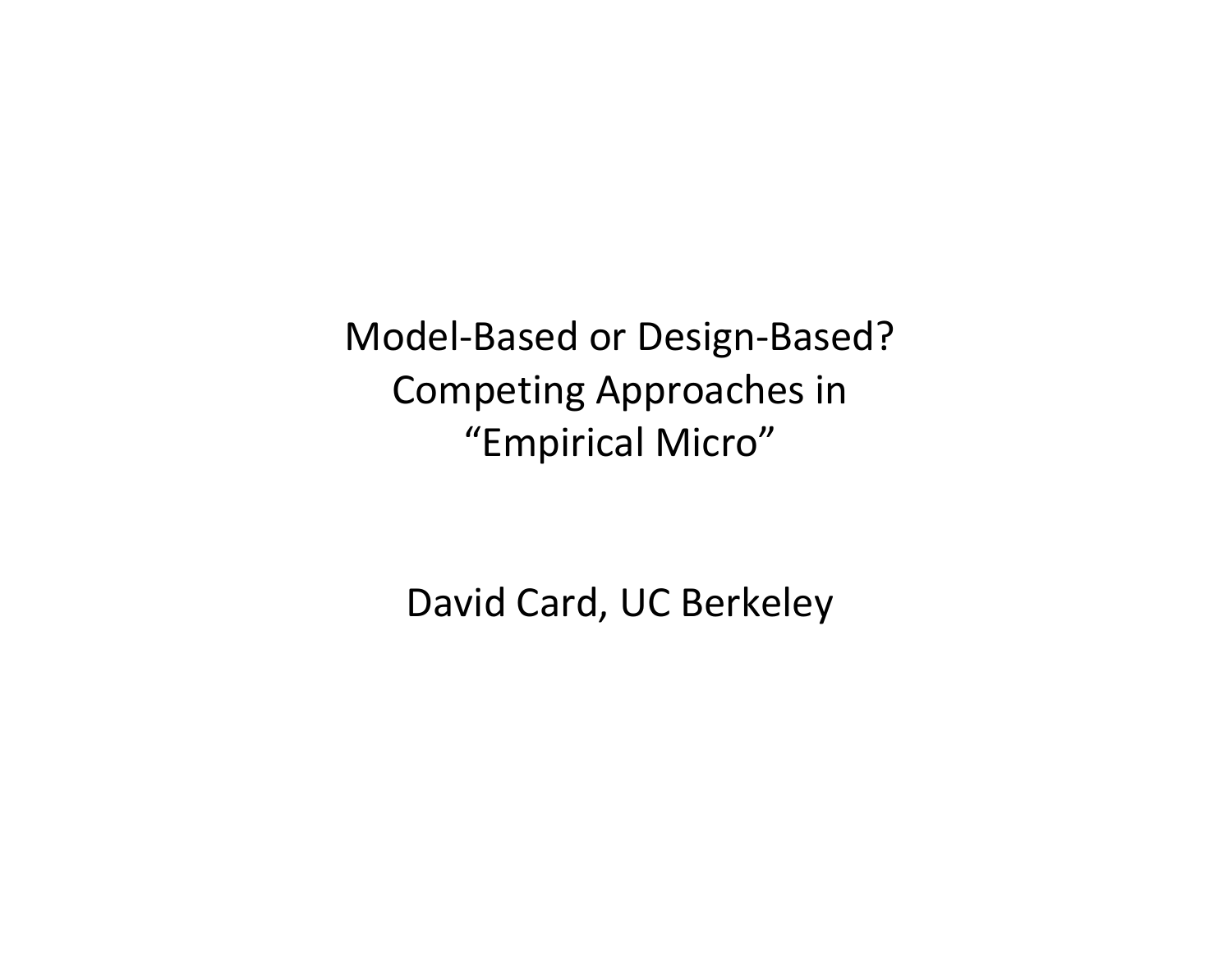# I. Three important background Issues

- ‐ models and causality
- ‐ working models in social sciences
- ‐ alternative meanings of "identification"
- II. A brief history
- III. Insights from the design‐based approach
- IV. Sources of conflict between approaches
- V. What next?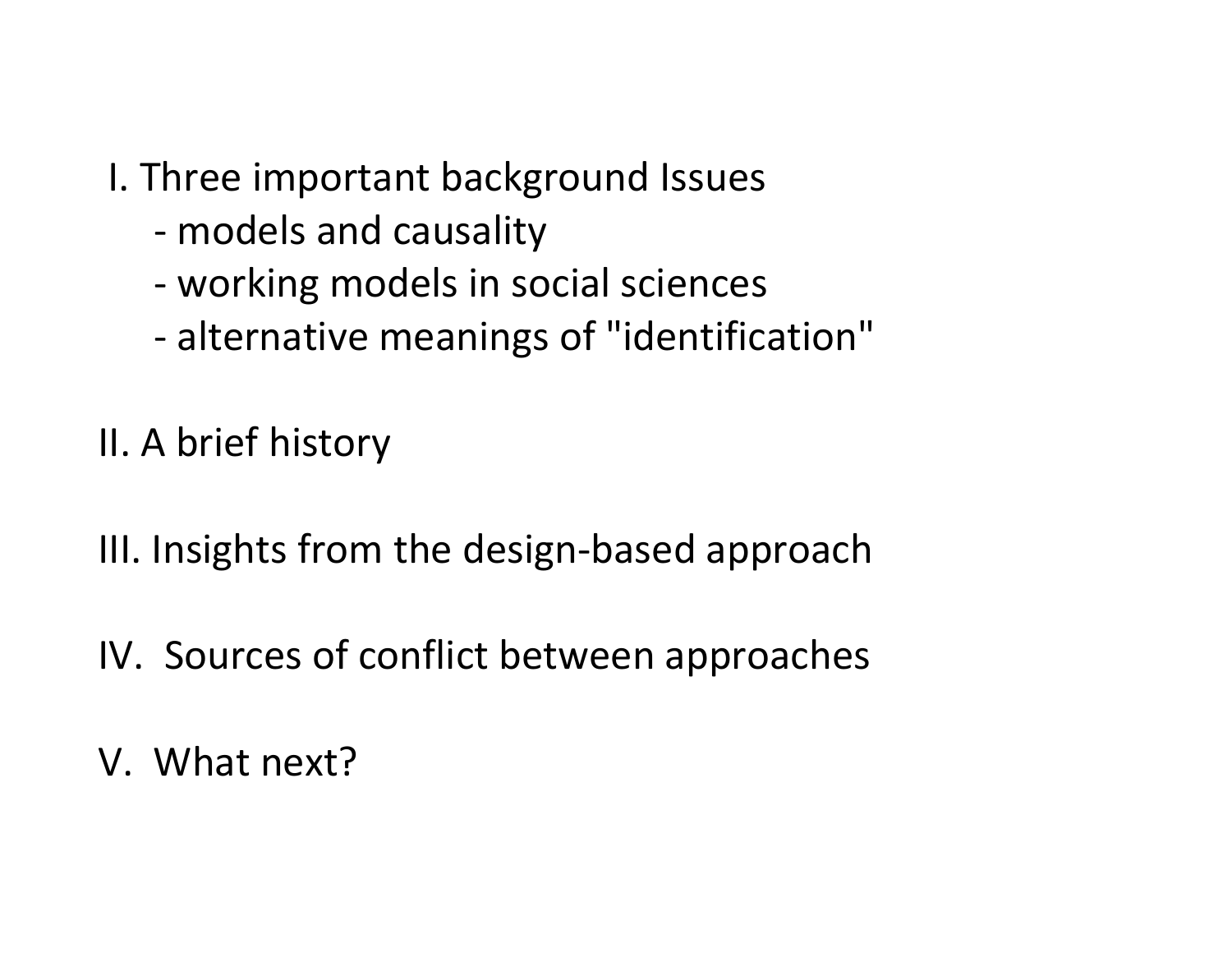#### **I. Background Issues**

*a. Models and Causality*

‐ a primary goal in economic research is to draw causal inferences. What role do models play in this process?

‐ one view (e.g., Heckman, 2008): *causality is model‐based:* causality only exists within the framework of <sup>a</sup> theory that says 'x causes y'

‐ an opposing view (e.g., Holland): *causality is design‐ based:* a claim of causality requires that you can design <sup>a</sup> manipulation in which 'x causes y'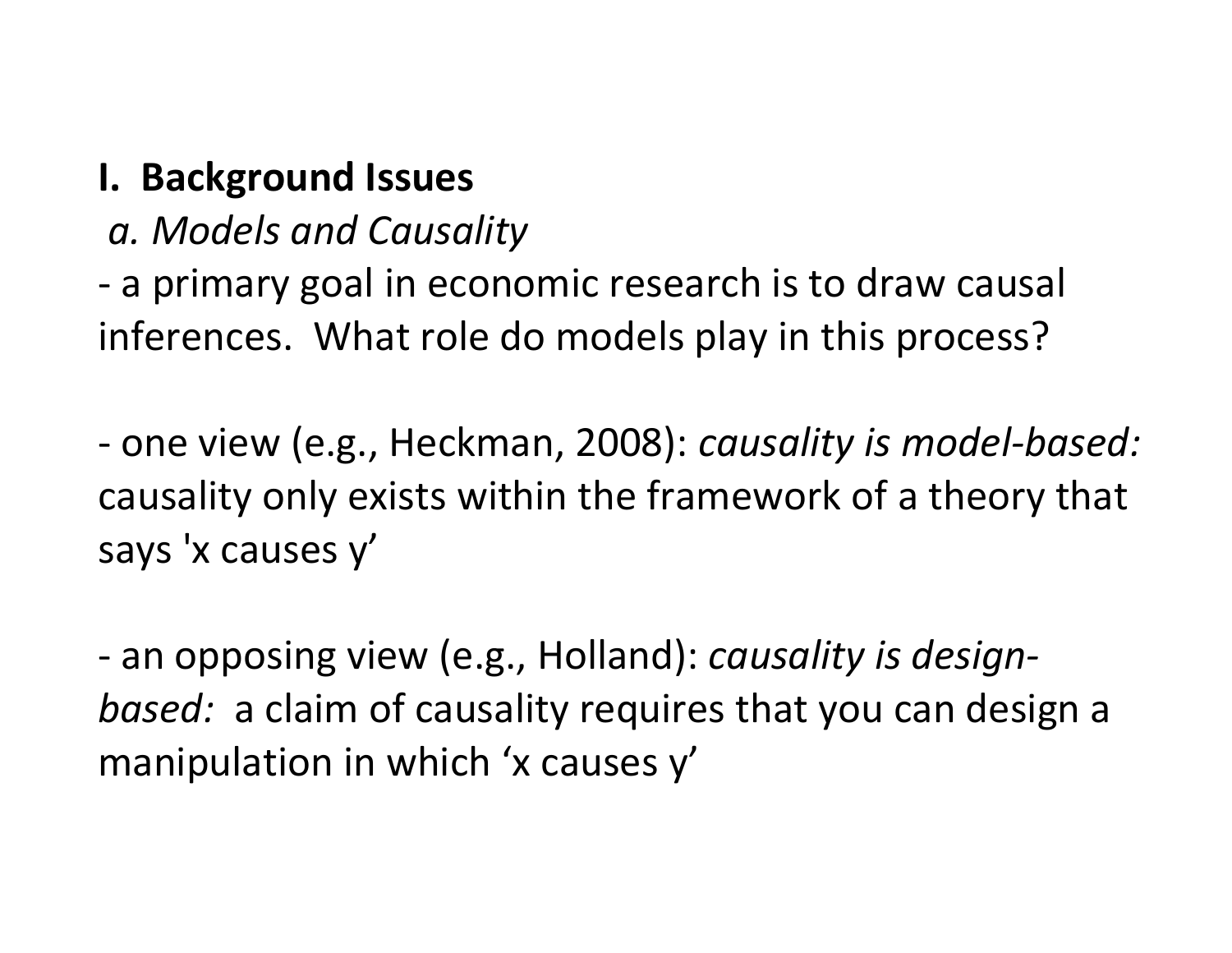Between these extremes?

Haavelmo (1944) argued that <sup>a</sup> theoretical model

*...will have an economic meaning only when associated with <sup>a</sup> design of actual experiments that describes ‐‐ and indicates how to measure ‐‐ <sup>a</sup> system of true variables X1, X2, ... Xn that are to be identified with the corresponding variables in the theory. (1944, p.8)*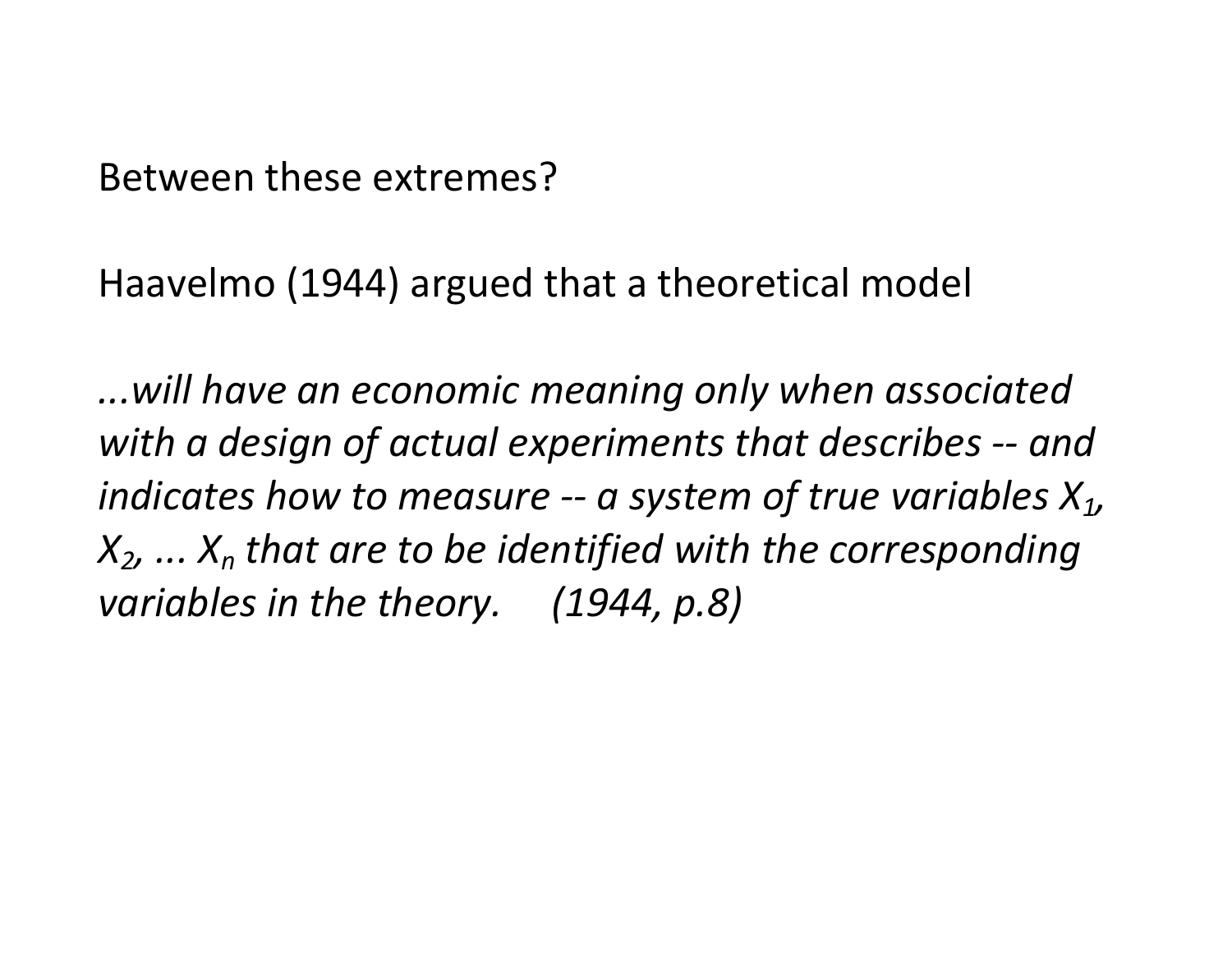#### *b. Working Models in Economics*

- ‐ economic studies always have <sup>a</sup> "working model"
- ‐ framework that specifies the agent(s), the decision variables, the institutional setting
- ‐the working model specifies (at least implicitly)

‐whose behavior are we modeling?

‐what are the constraints?

‐what are endogenous choice vars?

‐what variables are known/observed ?

‐what time horizon, level of aggregation, etc

‐ a successful working model causes <sup>a</sup> "suspension of disbelief": readers/listeners narrow their focus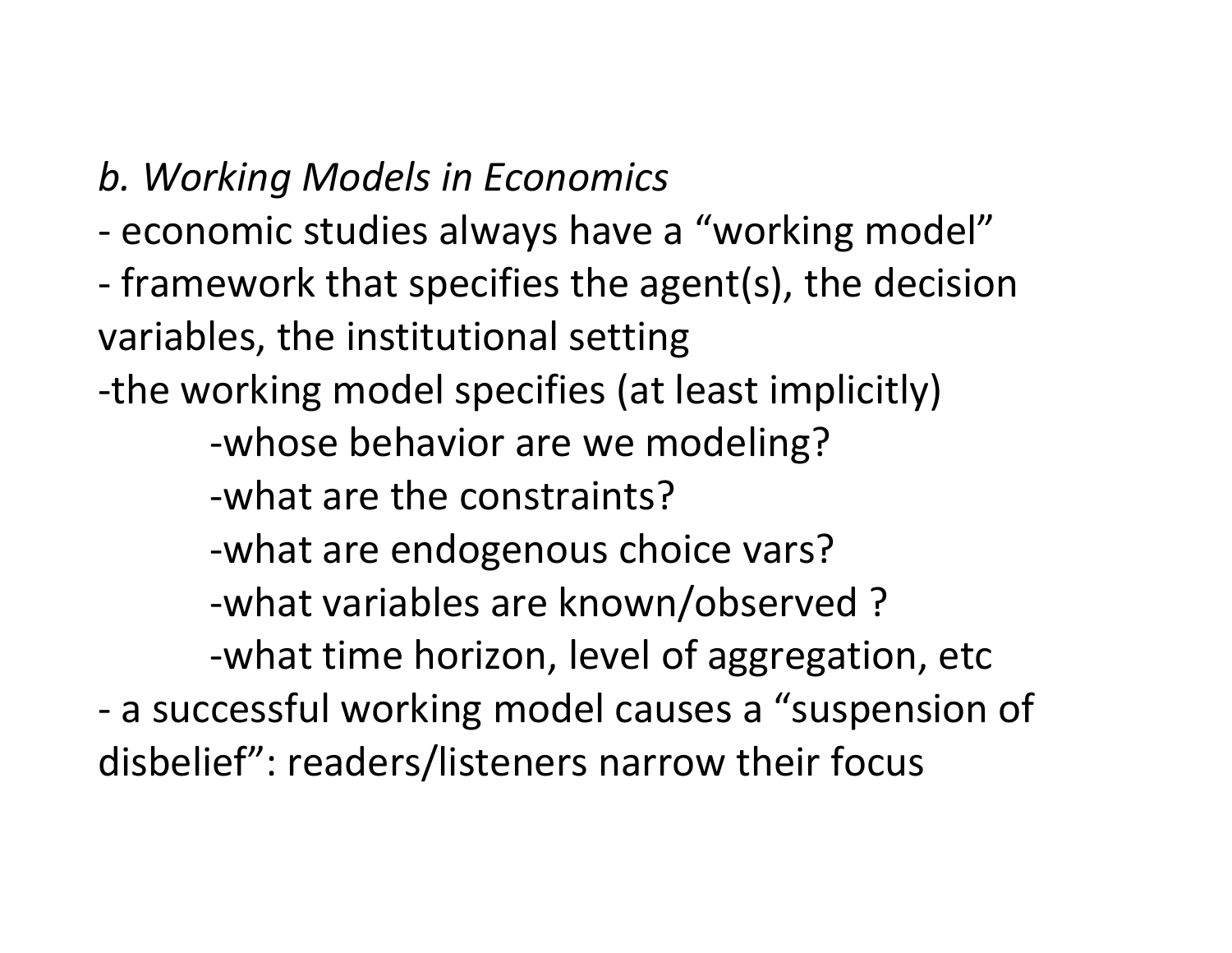Nevertheless....

‐ exogenous variables in one working model are often the endogenous outcomes of another model (e.g., partial equilibrium vs. GE; political economy). Likewise, unobserved tastes/abilities etc. can be endogenous outcomes (peer effects, identify models, etc)

‐ wide debate about what is <sup>a</sup> legitimate working model

‐ trend in many fields is toward more complex working models that incorporate dynamic behavior, imperfect information, and GE (DSGE)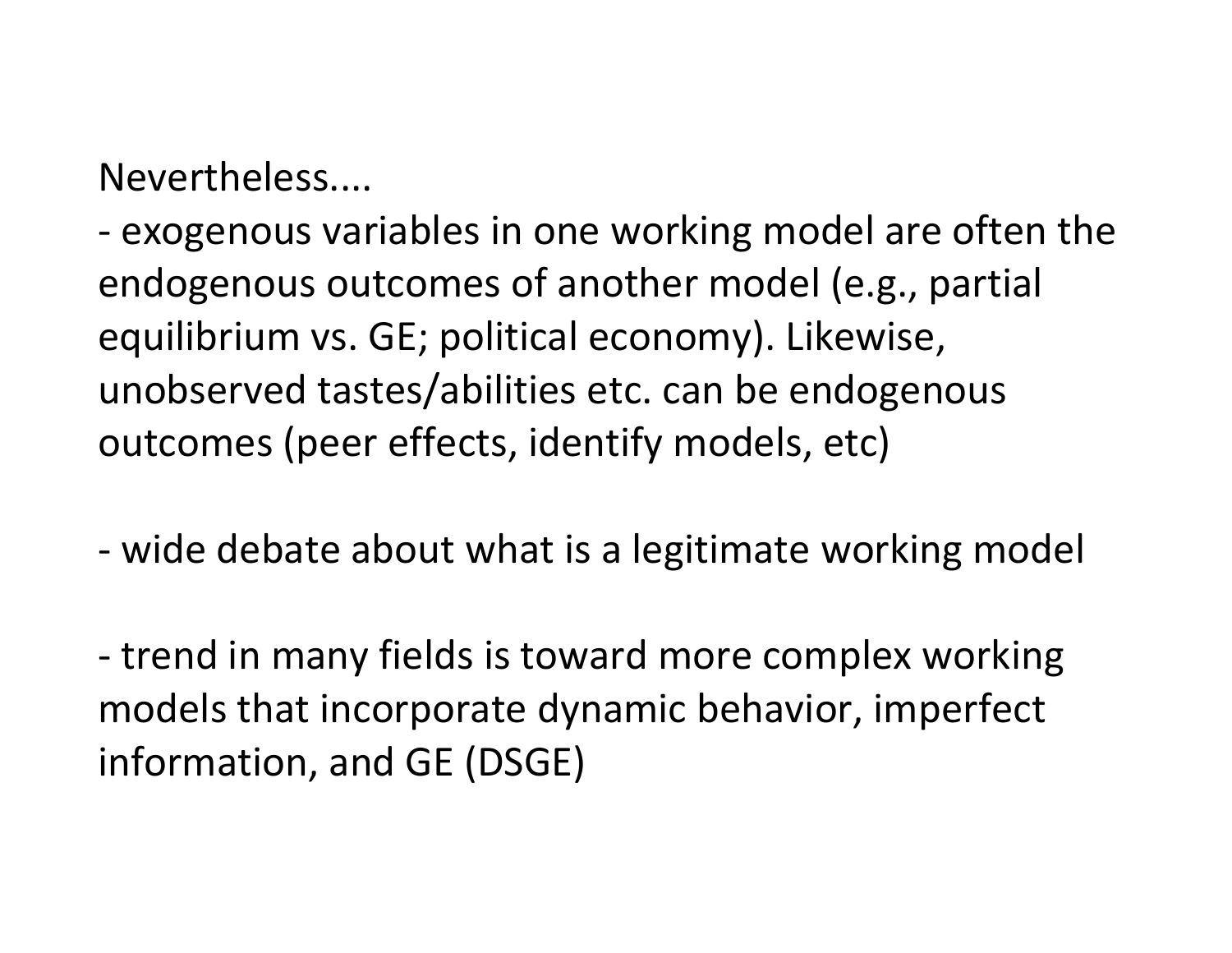# *Three classes of working models in emp. micro:* a. explicit/approximating

Archetype: consumer demand/labor supply models of the 1950's through 1970s.

-theory implies  $y_i = f_i(X_i)$ , with restrictions on  $f_i$ ‐researcher estimates approximating model  $y_i = X_i \beta + \varepsilon_i$  (White, 1980) ‐error "tacked on": meas. error, specification error, ...

‐focus on testing 'general predictions' of theory (e.g. Slutsky symmetry) and falsification (Popper)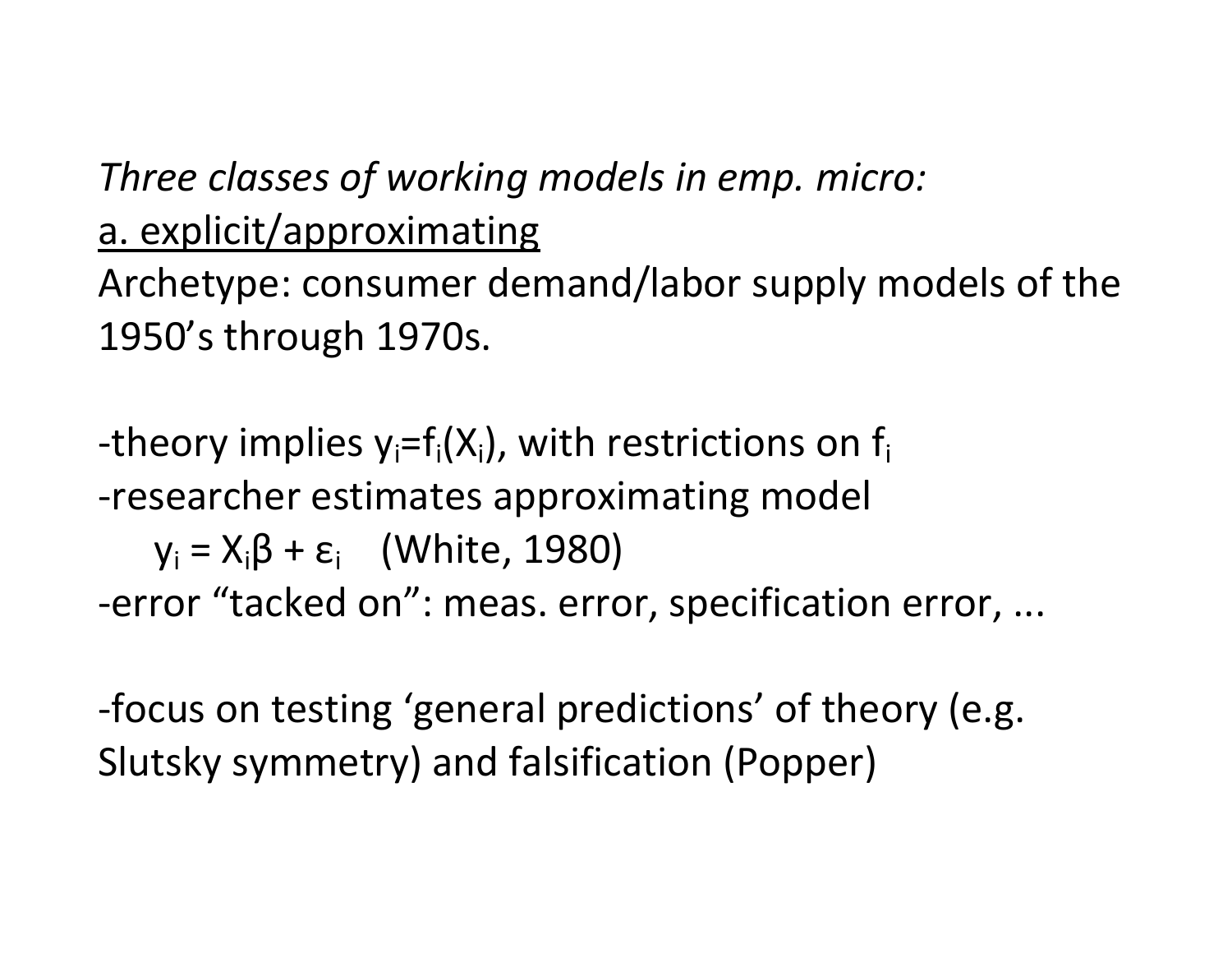## b. explicit/exact

Archetype: McFadden's (1974) multinomial logit

- model gives complete d.g.p. ("all causes" model) e.g. utility function <sup>+</sup> unobserved heterogeneity in tastes yields complete demand system

‐focus on estimating model parameters **and** distribution of unobservables

‐requires specific functional forms, but once estimated can be used for prediction and welfare analysis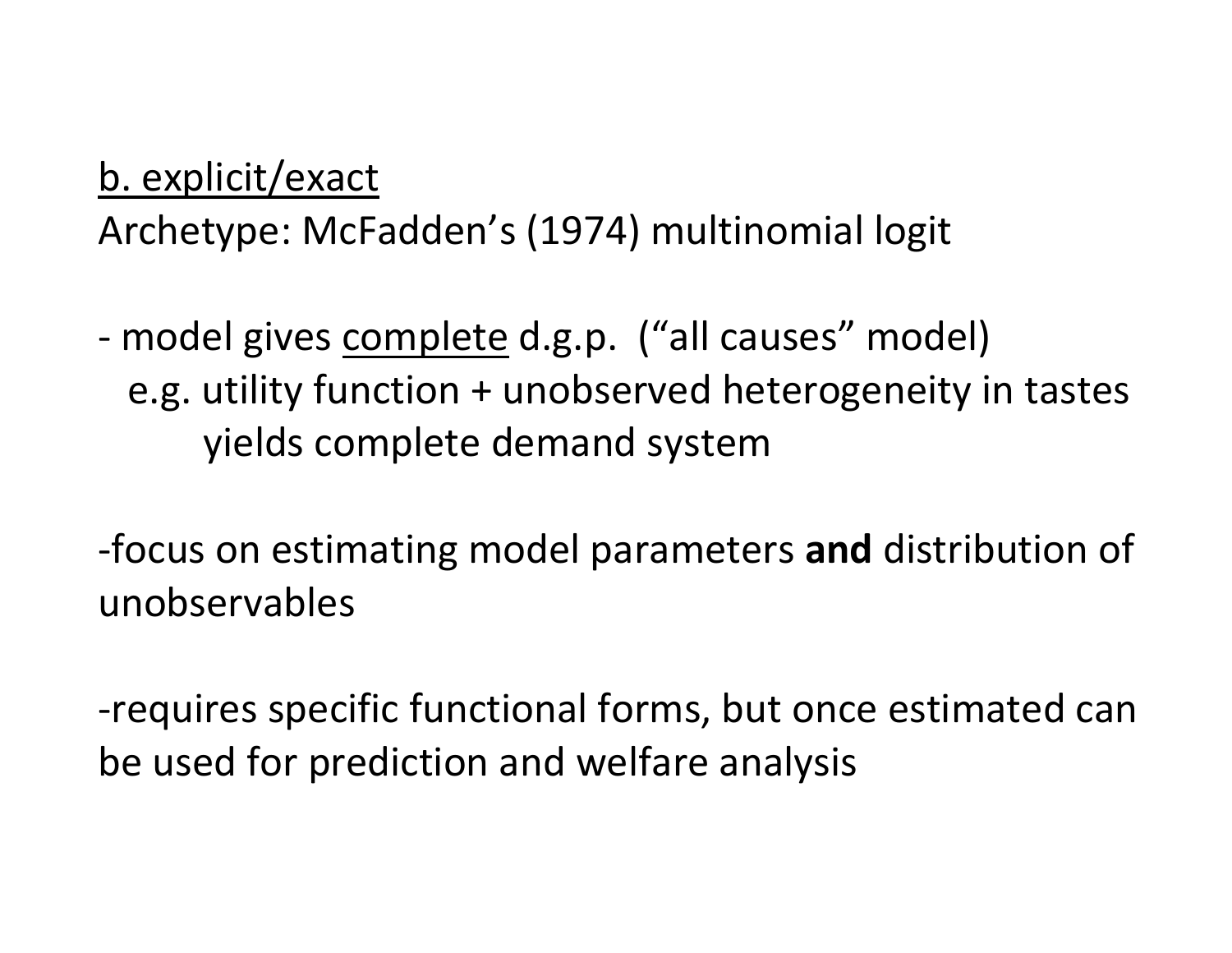c. implicit working model Archetypes:

1) program evaluations (training, student loans, etc)

2) studies of non‐market behavior

‐e.g., Levitt (1997) police and crime

‐no precisely specified behavioral model. Focus instead on a "structural" outcome equation with <sup>a</sup> signed coefficient

‐can measure causal effect of existing policy, but cannot extrapolate very far (e.g. Mariel Boatlift; ALMP evals.)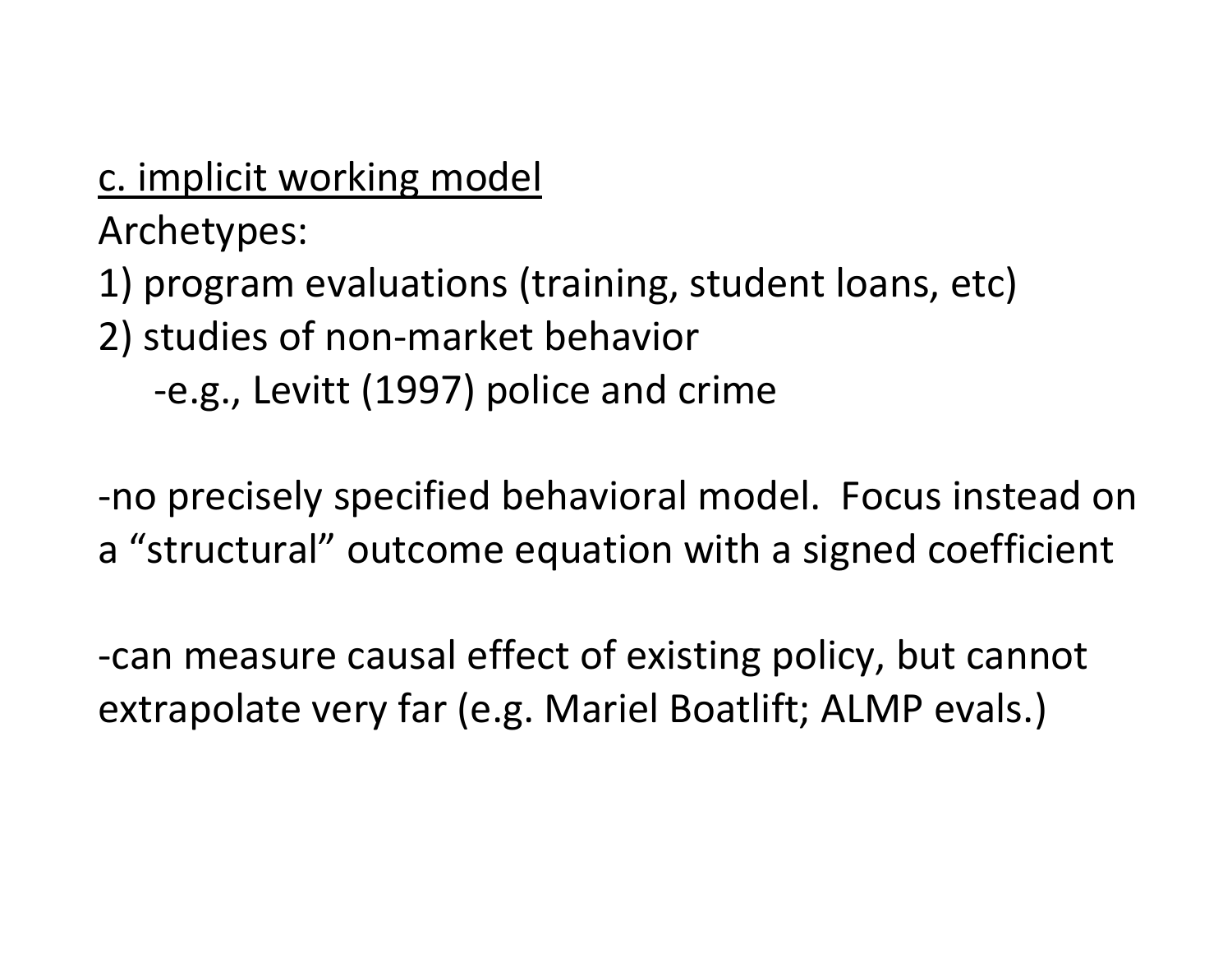# **Background Issues, continued**

*c. The two meanings of identification*

a) "econometric" identification. Exclusion/ functional form assumptions that invert the data to the model parameters

‐ examples: linear S+D models (Working, 1927) CES production function (Fisher, 1969)

‐ recent work (e.g. Imbens‐Angrist LATE) extends the inversion to models with heterogeneous responses

‐ partial identification: invert to <sup>a</sup> set or region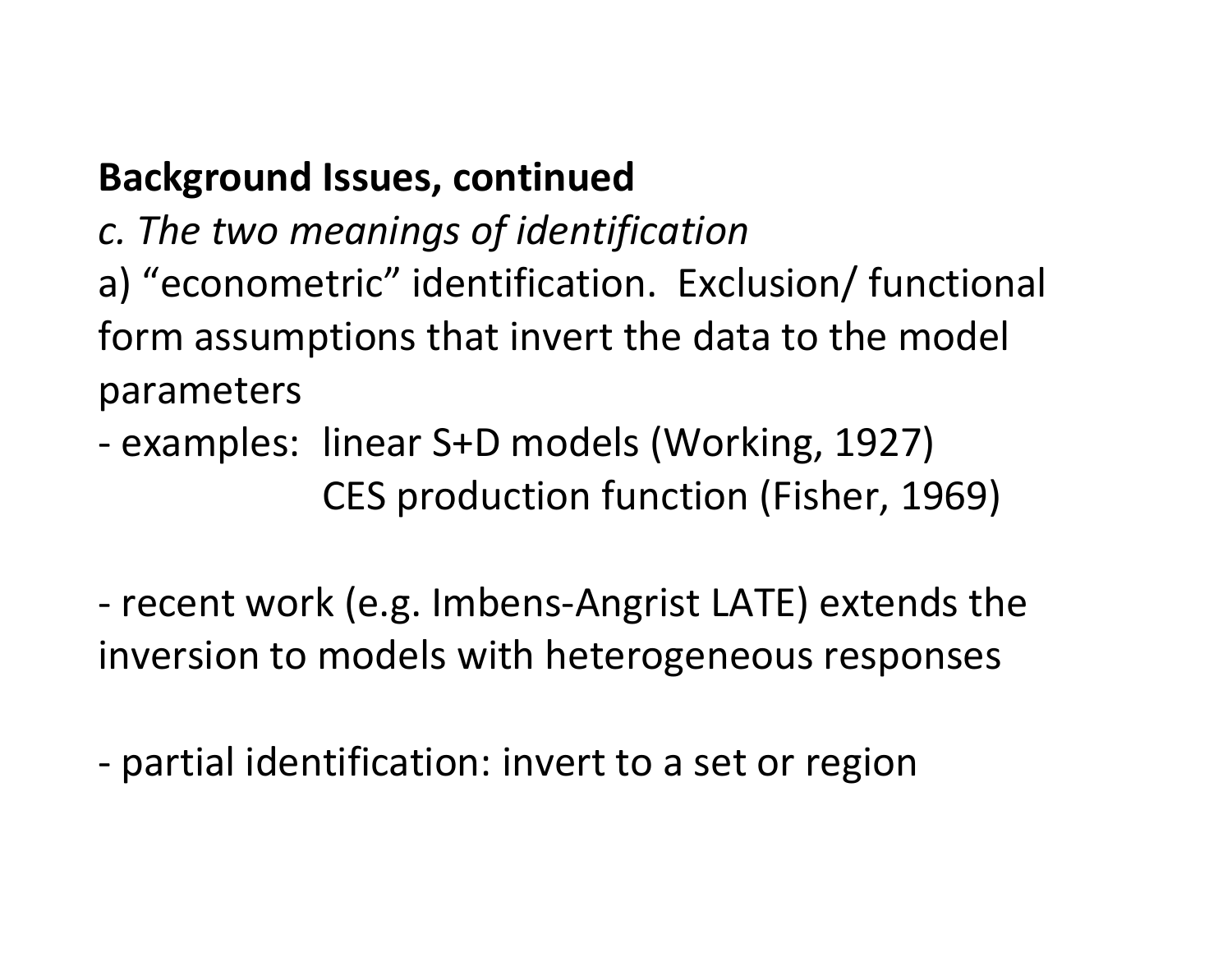b) substantive identification

- ‐ ruling out alternative explanations for the data (i.e., get past the 'identification police')
- ‐ gold standard <sup>=</sup> randomized design
	- even with RCT: did randomization work? partial compliance? sample attrition?
- ‐ for observational data: tests and checks
- ‐over‐id testing (Sargan, Newey, GMM)
	- ‐"pre‐treatment" tests (event studies/diff‐in‐diffs)
	- ‐ falsification exercises
	- ‐ more art than science (Popper again)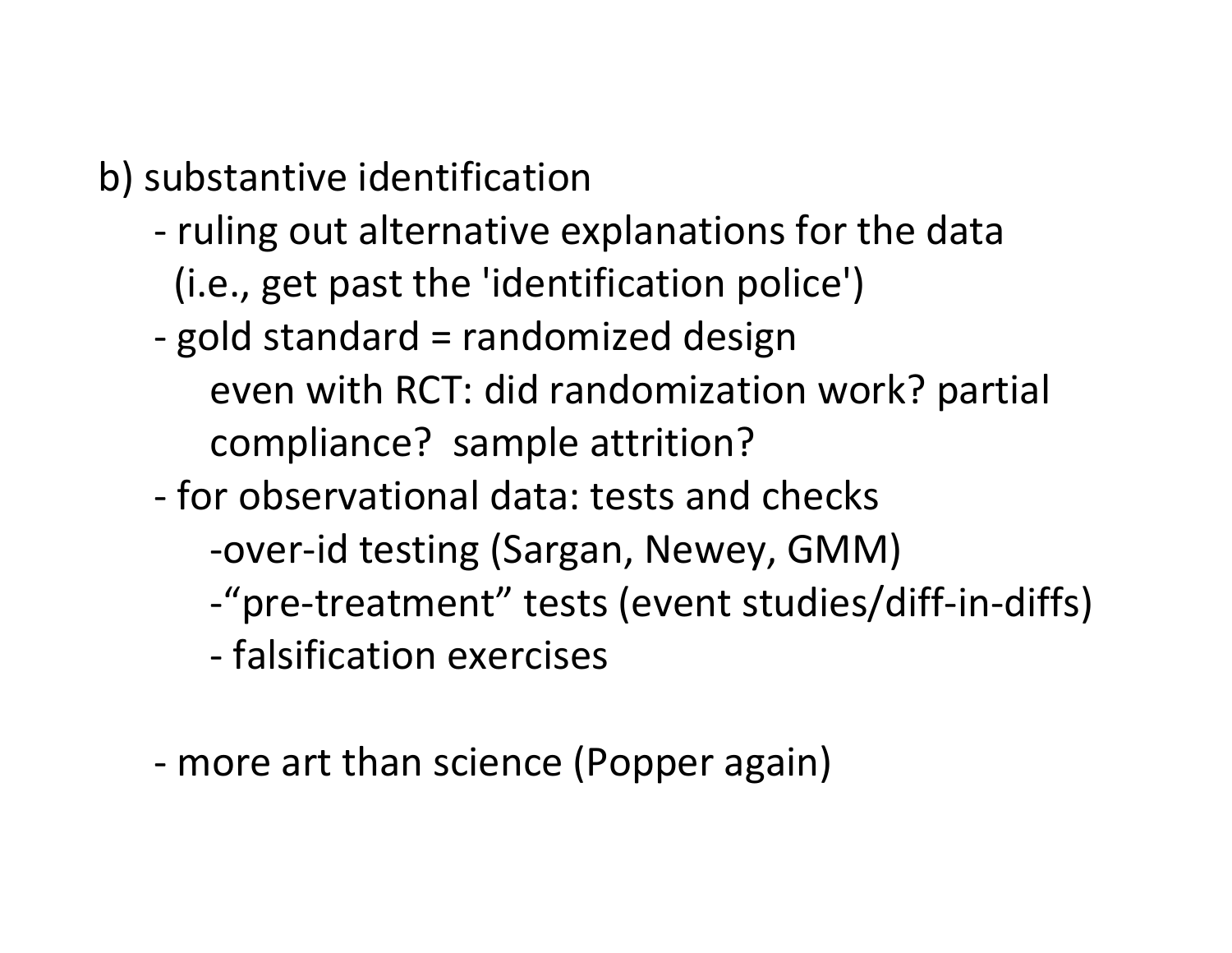# **II. A Brief History**

#### *pre‐1970*

‐most econometric modeling focused on macro data, using systems of linear equations ‐problems of identification stressed by T.C. Liu (1955, 1960), Sargan (1964); others.

# In labor economics:

- ‐ H. Gregg Lewis and union wage effects
- ‐ late 1960s: first large scale micro data samples
- ‐ NIT demonstrations (debate over design)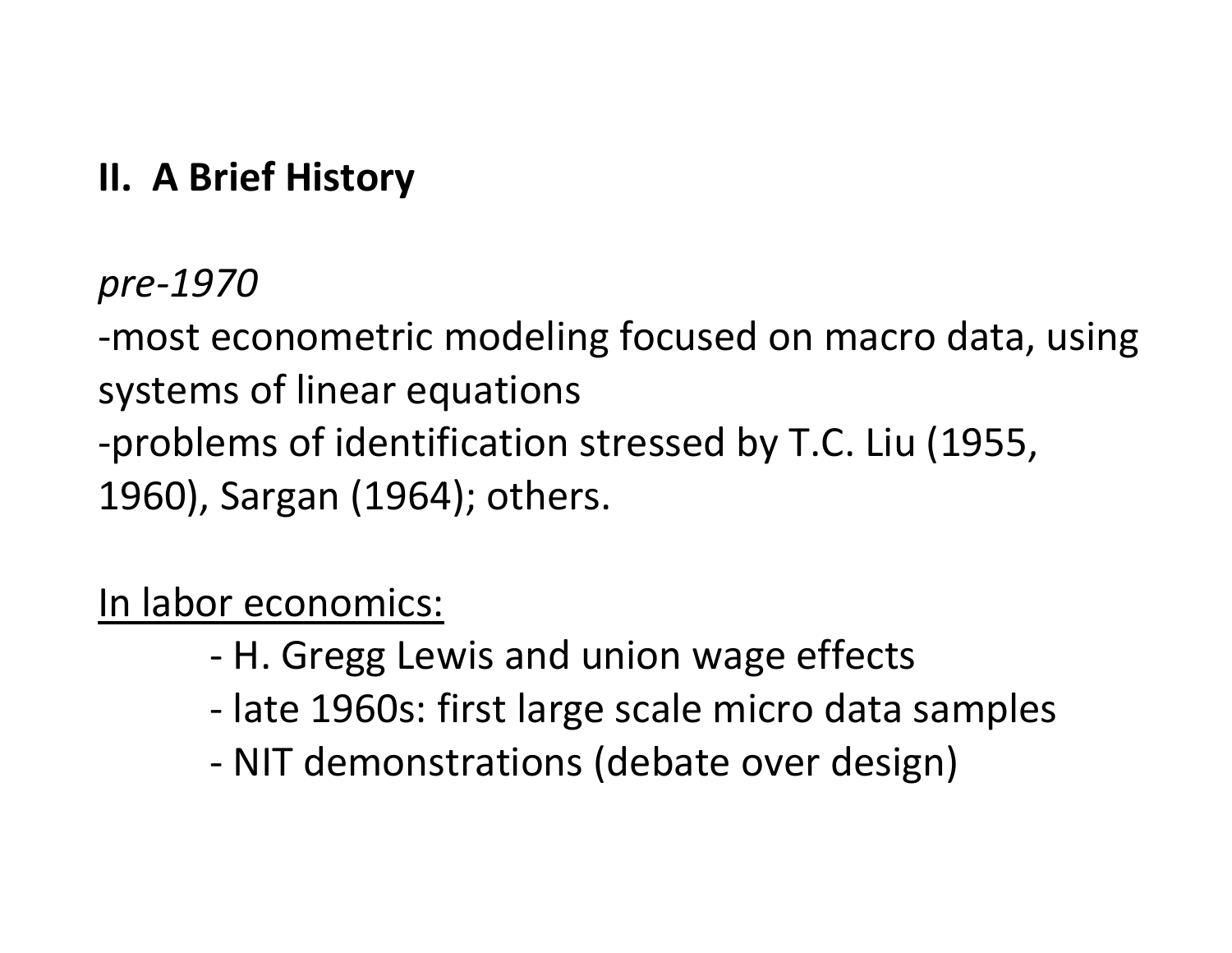#### *1970s:*

‐micro data and computer power

‐McFadden's logit model:

‐ fully specified behavioral model (stochastic and deterministic components). Used to predict effect of BART system *before it was built*

#### In labor economics:

‐labor supply studies (mainly explicit/approximating) *NIT's analyzed using 'structural' methods* ‐microeconometric studies of union wage premium ‐Heckman's sample selection model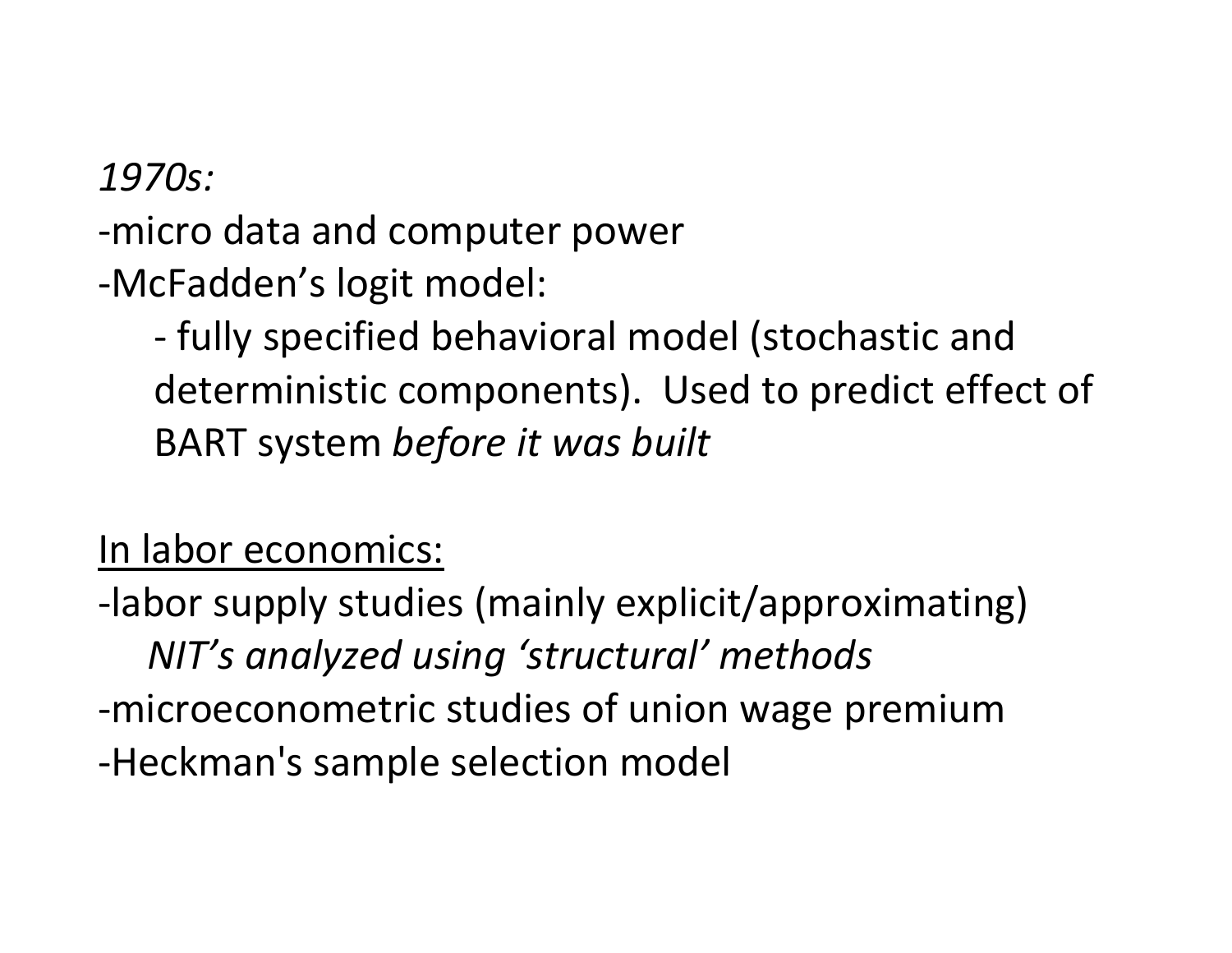*Early 1980s*

The "crisis" in econometric practice

- ‐ Lucas (1976) critique
- ‐ Hendry (1980) "Alchemy or Science"
- ‐ Leamer (1983) "specification searches"
- ‐ failure of replication efforts (JMCB study)

### In labor economics

‐Lalonde (1985) critique of program eval. Methods ‐Lewis' (1986) review **dismisses** IV and Heckit methods for estimating union wage gaps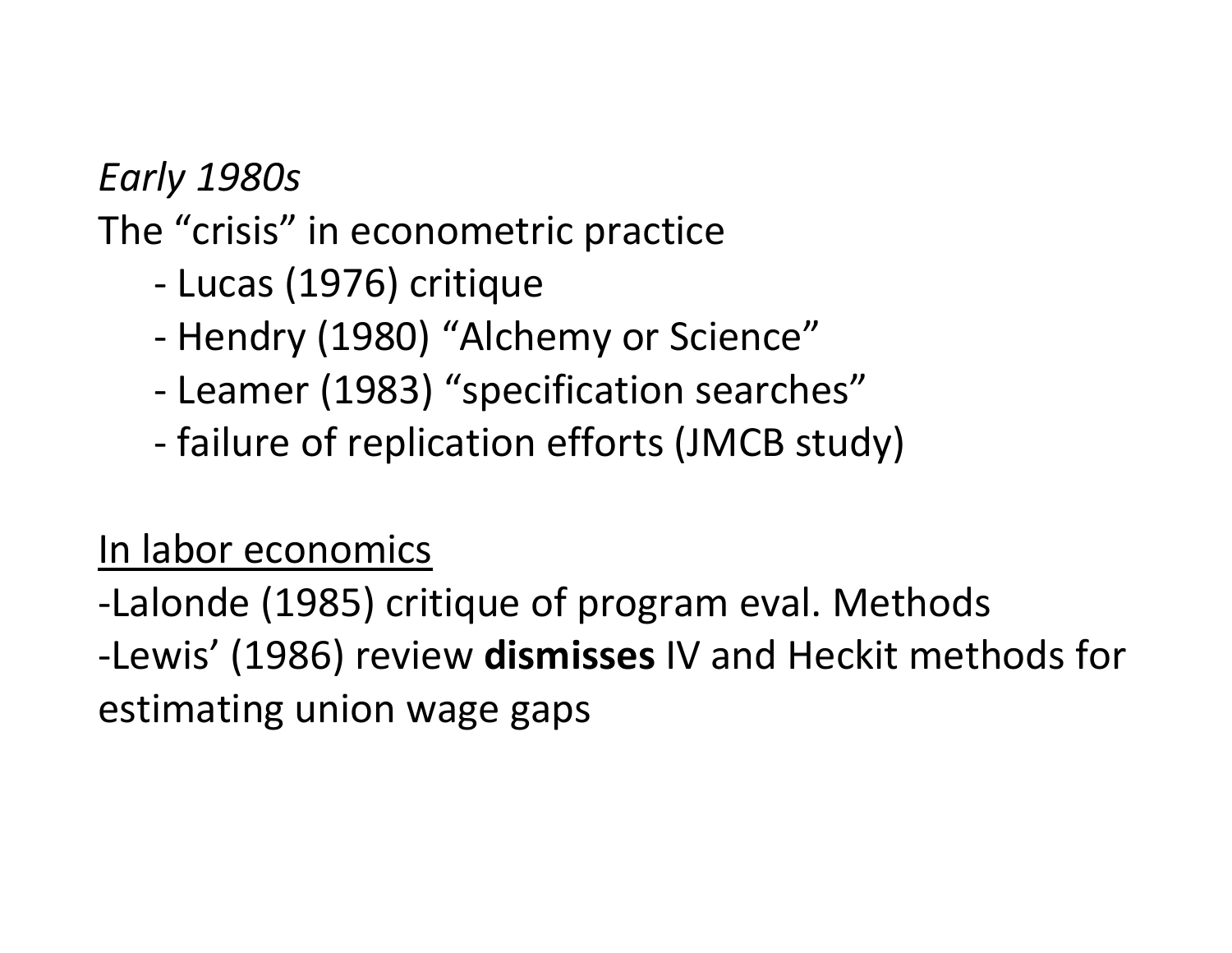#### *1980s/1990s*

Emergence of the "design‐based" approach:

- ‐ random instruments (draft lottery)
- ‐ quarter‐of‐birth; *arguably exogenous* instruments
- ‐ quasi‐experiments ‐ Mariel boatlift, NJ min. wage
- ‐ RD (Angrist‐Lavy, Lee's vote share idea)

### Markers of Success/Influence

- ‐ adoption of design‐based approaches in public finance, development econ, econ. history
- ‐ explosion in lab‐based and field experiments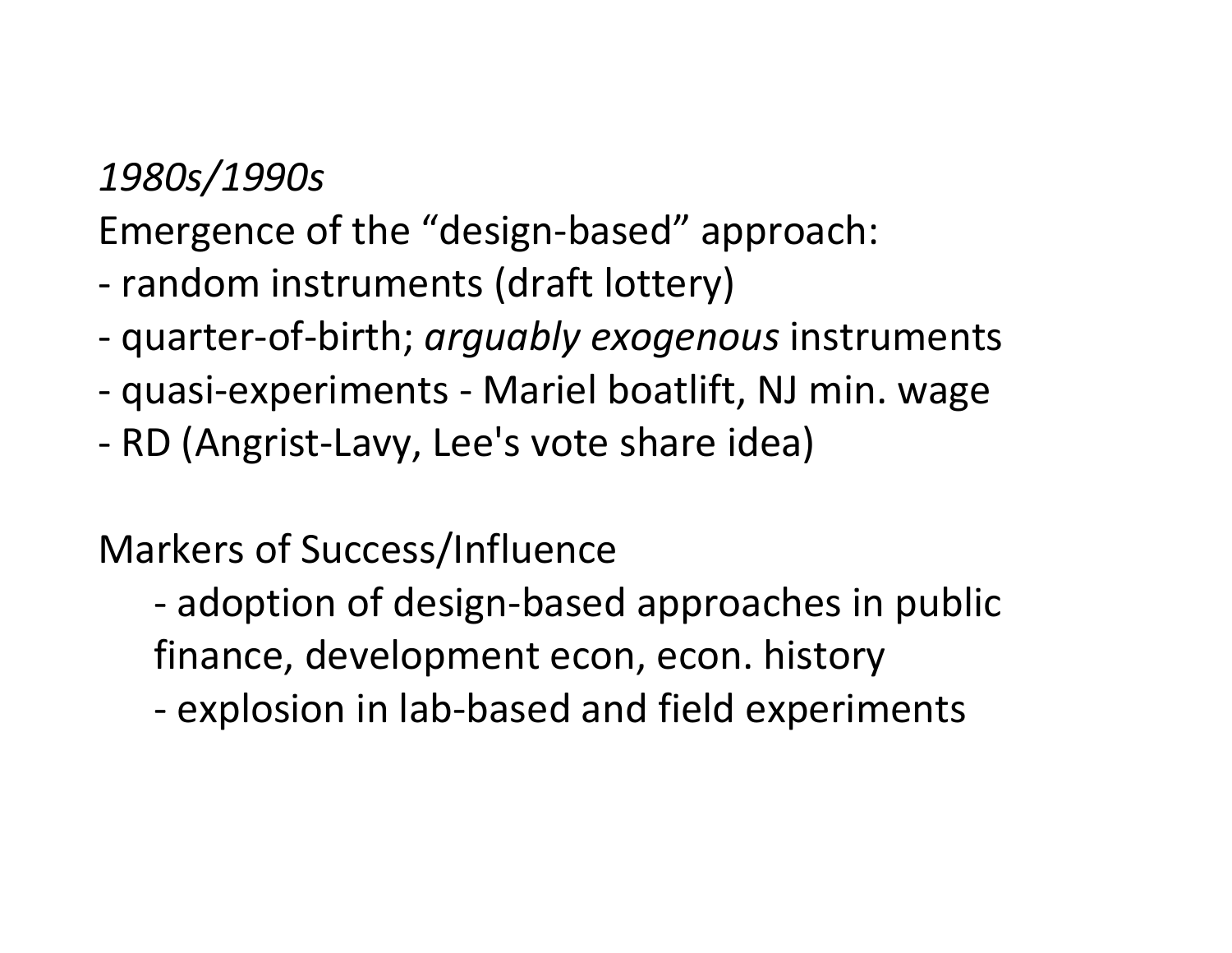## **III. Insights from Design‐Based Approach**

- a) counterfactuals and causality
- ‐identification equated with research design (Haavelmo)
- -research design <u>defines</u> the counterfactual
- ‐randomization is 'gold standard' for asserting causality
- ‐"credible" instruments

b) substantive specification testing ‐randomization tests in RCT's ‐pre‐treatment comparisons, falsification exercises, multi‐ way differencing for observational designs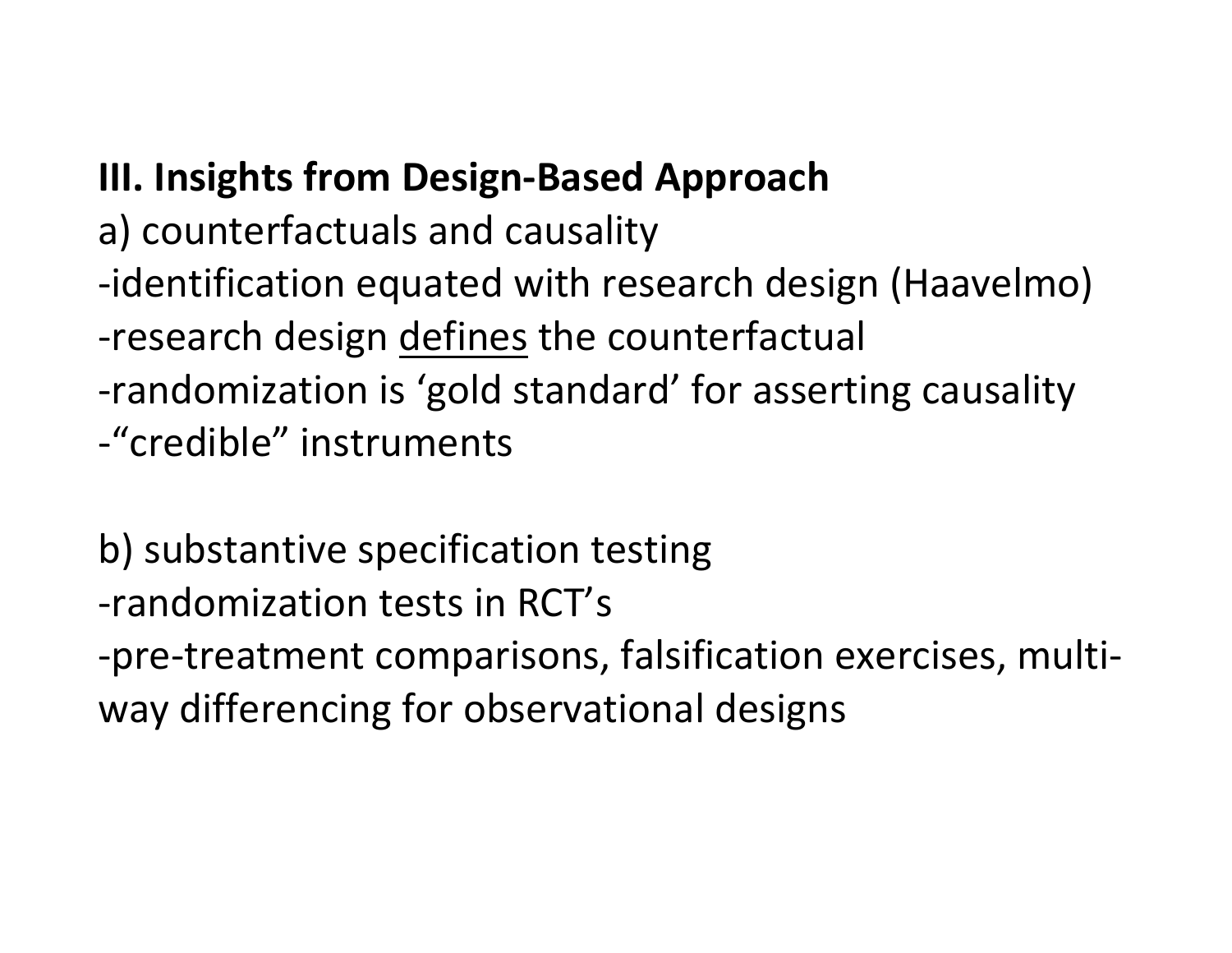c) replicability

- ‐ growing emphasis on "replicability" as <sup>a</sup> condition for credibility
- ‐ most top journals (QJE excepted) now require authors to deposit programs and data
- ‐ replication is still <sup>a</sup> (very) risky enterprise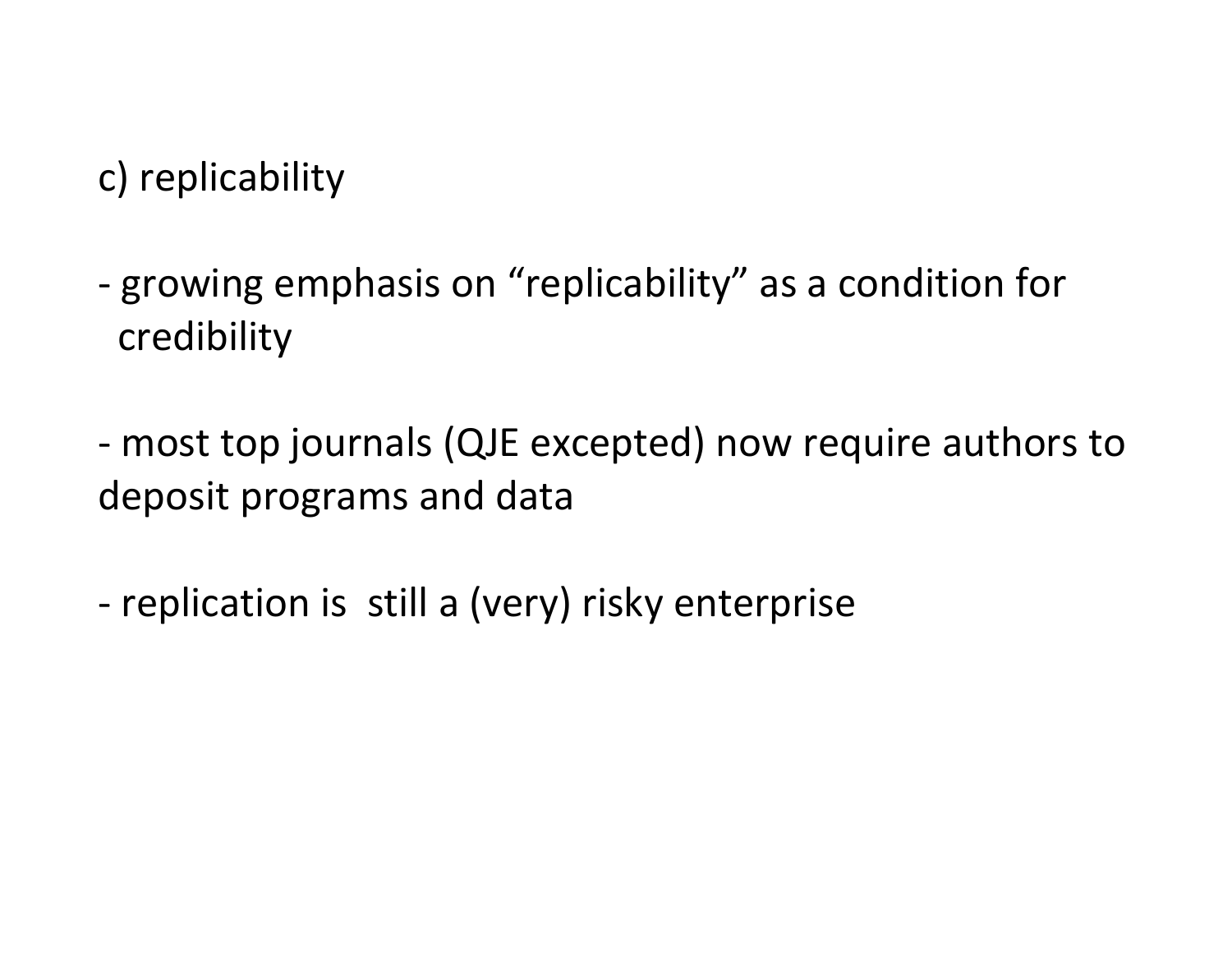# Two other implicit messages

1. channels in standard economic models often explain only <sup>a</sup> small part of observed behavior

- ‐ "small responders" (true elasticities are small)
- ‐ "long run" vs "short run" changes
- ‐ sluggish institutional adaptation
- ‐ inattention, procrastination, other "failures"
- 2. straightforward predictions don't always hold up
- ‐ minimum wage studies
- ‐ Dinardo‐Lee union vote study
- ‐ Medicare eligibility and disparities in health care use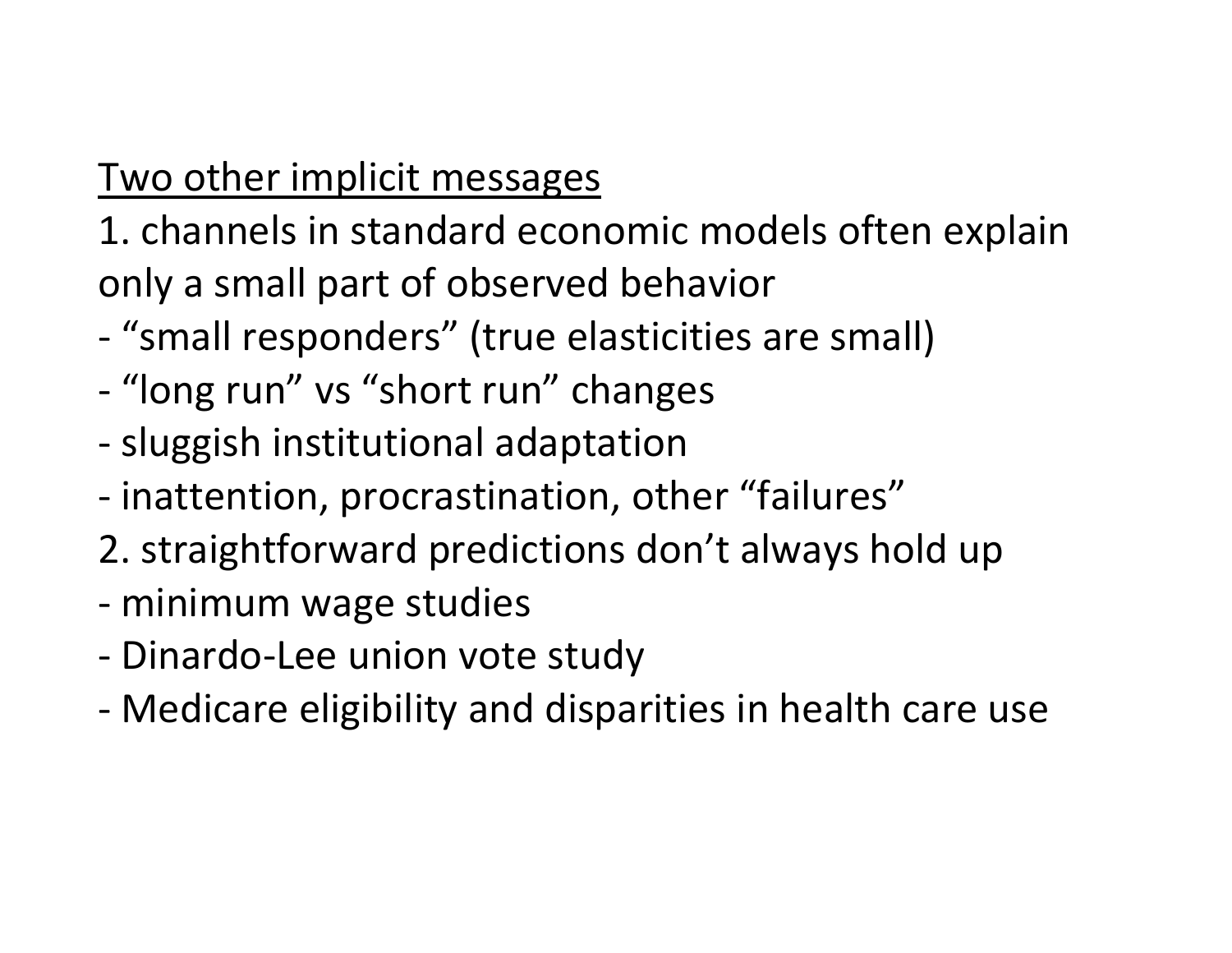# **IV. Conflict between model‐based and design‐based approaches**

# *Background factors*

1. DSGE model becomes the working model in macro. (Lucas, Prescott, ...). Models that ignore dynamics, imperfect information, and GE are seen as incomplete and potentially misleading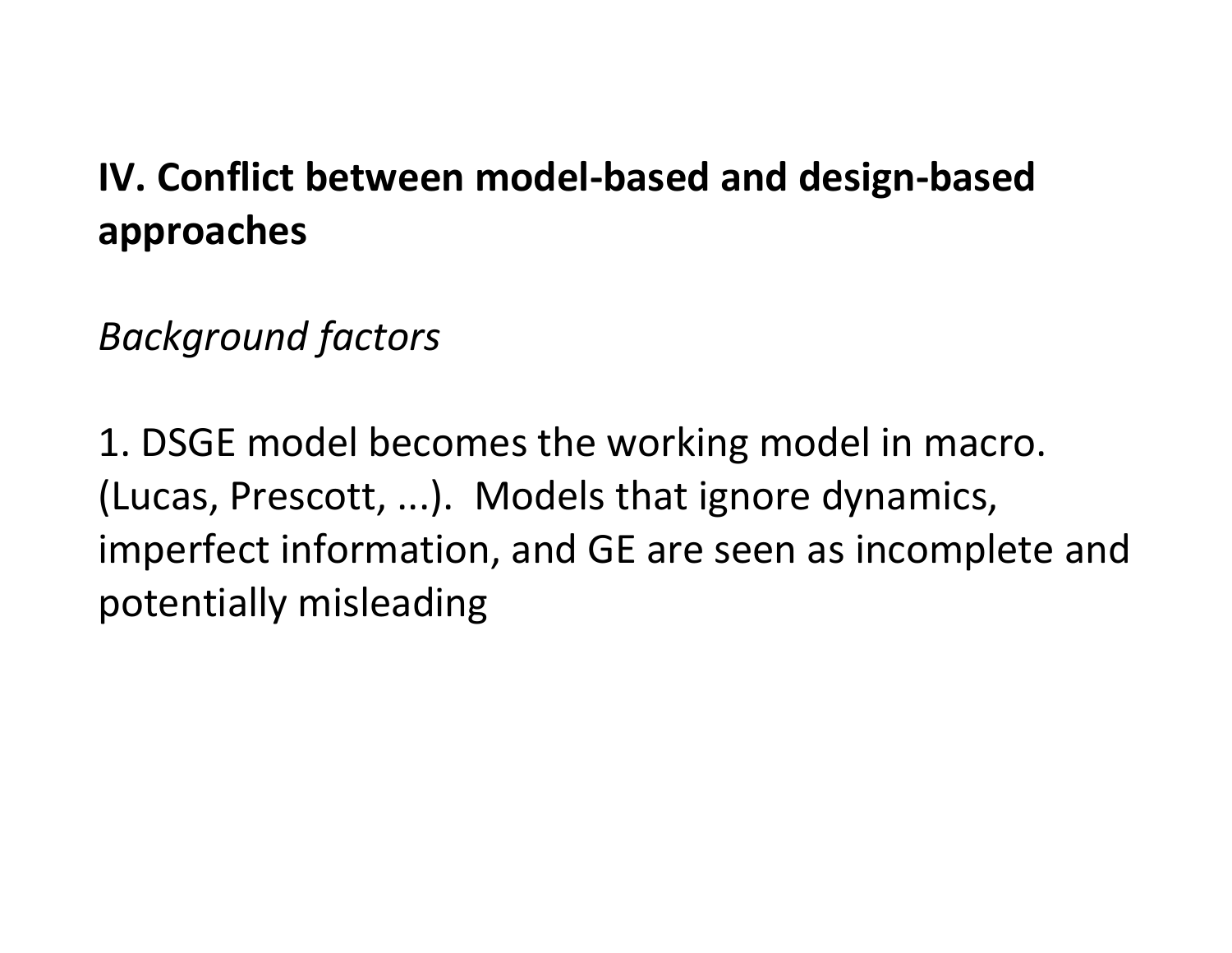2. re‐emergence of empirical research in IO, heavily influenced by McFadden's logit framework

‐ limited data and sources of exogenous variation (e.g., only market shares directly observable)

‐ relatively complete model needed for anti‐trust policy analysis, and analysis of dynamic games (entry)

‐ structural model needed to infer much from observed bids in auctions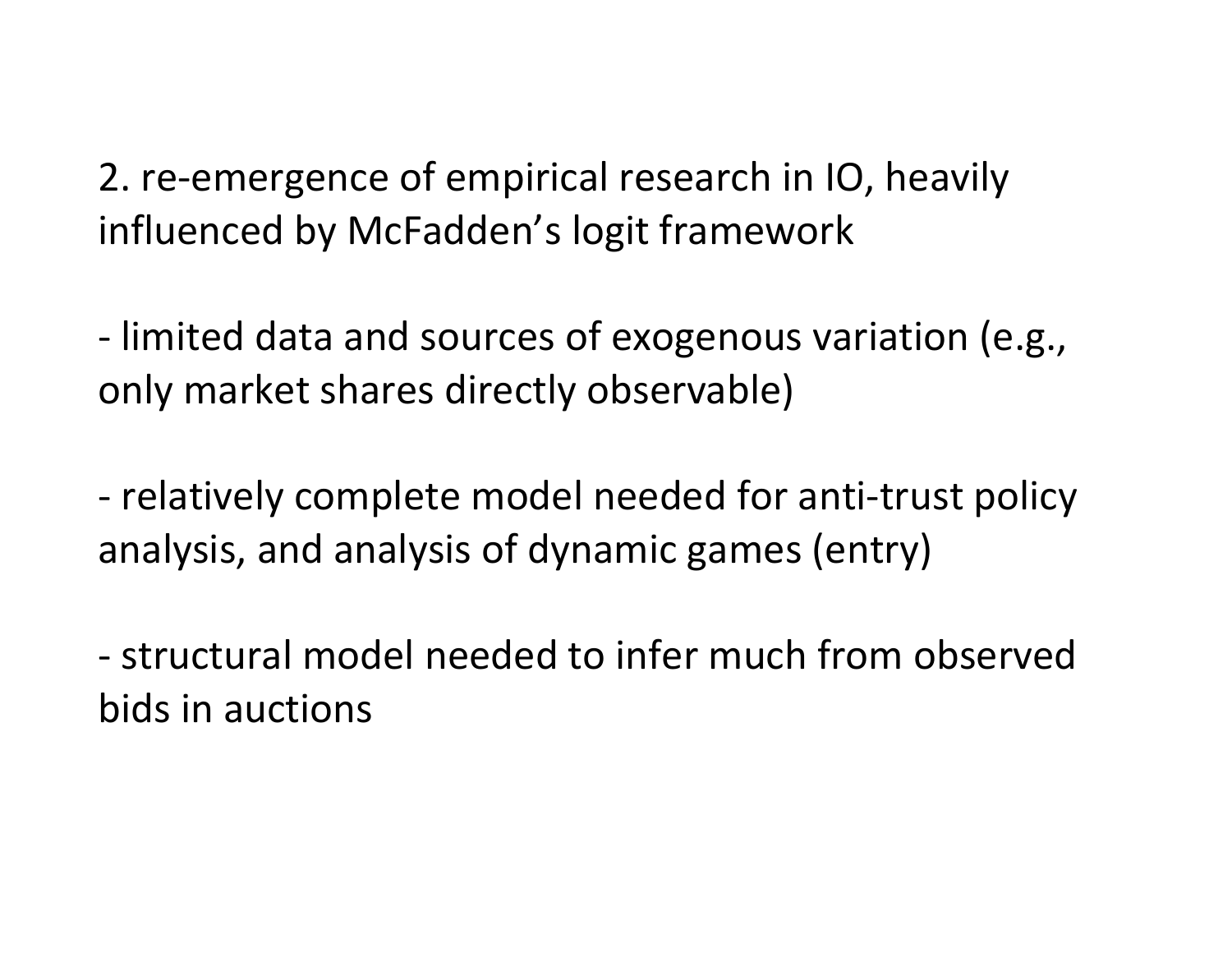3. Developments in econometric methodology ‐ mixed logit and extensions (BLP)

‐ Rust, Hotz‐Miller, … adaptation of nested logit to intertemporal context

- ‐ approximating methods for solving DP's
- ‐ advances in simulation/integration techniques
- ‐ partial identification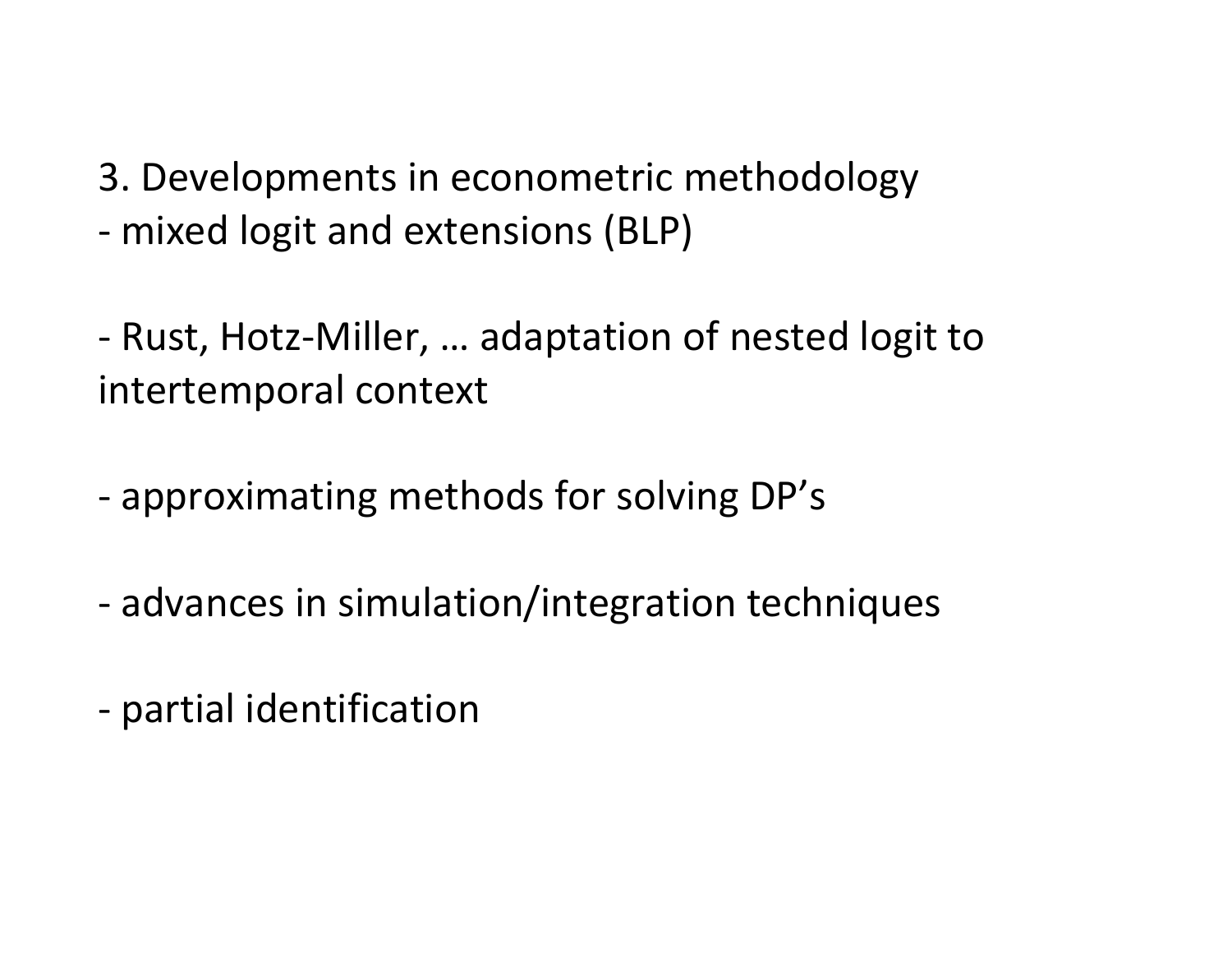#### *Key Areas of Disagreement*

a. Completeness/complexity of the working model

‐ design‐based papers use simplified working models (e.g., single equation causal model) with no formal derivation of the DGP for the observed data. Emphasis is on "sharp" predictions and falsification of theories.

‐ structural papers follow McFadden program: derive DGP from assumed model (though estimation may only use moment conditions). Emphasis on sophisticated agents, equilibrium behavior.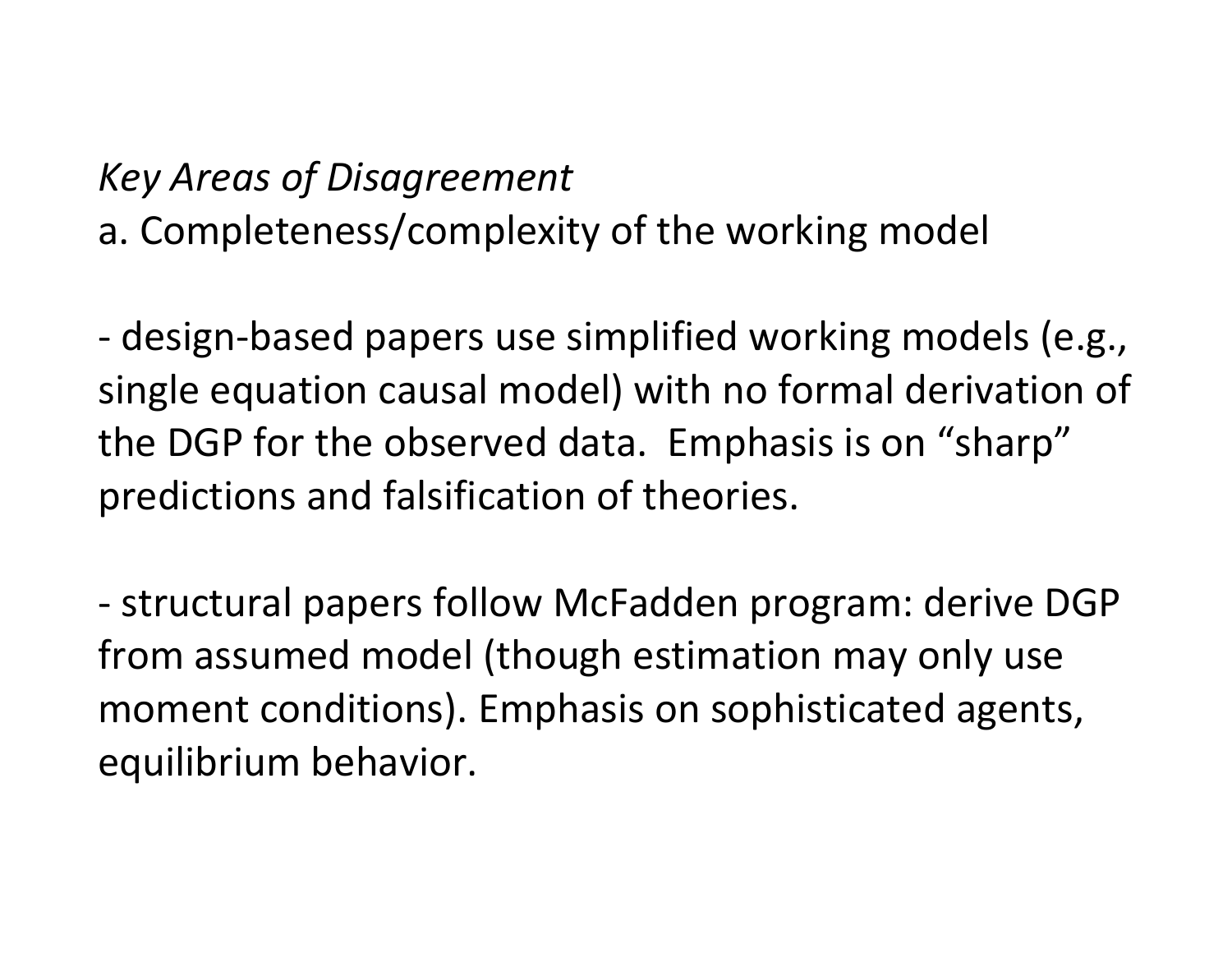b. What are the "parameters of interest"?

- design-based approach estimates  $E[y|X] = X\beta$ , with focus on "clean identification" of  $\beta$
- ‐ model‐based approach poses model g(y,x,e; θ)=0 with focus on estimating θ, sometimes using the implied linear projection L(y|X) = X $\beta(\theta)$
- ‐ which is more useful: β or θ ?
- ‐ Is θ itself endogenous? (e.g., welfare takeup model)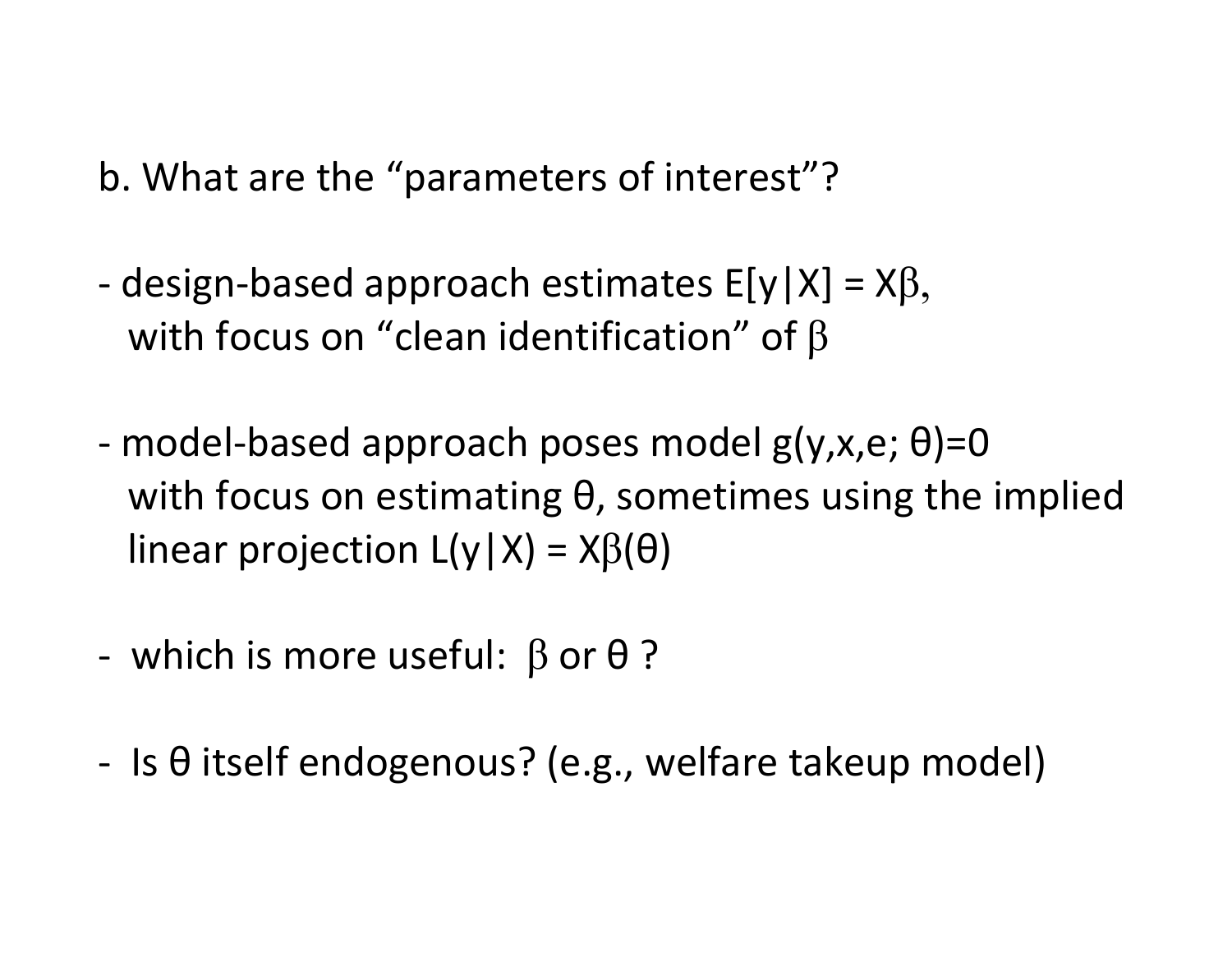c. Identification

 ‐design‐based practitioners emphasize "credible" identification, with testing/evaluation of assumptions

‐model‐based studies are often identified by combination of stochastic assumptions, functional form and exclusion restrictions, and "outside information" (e.g. interest or discount rates are calibrated).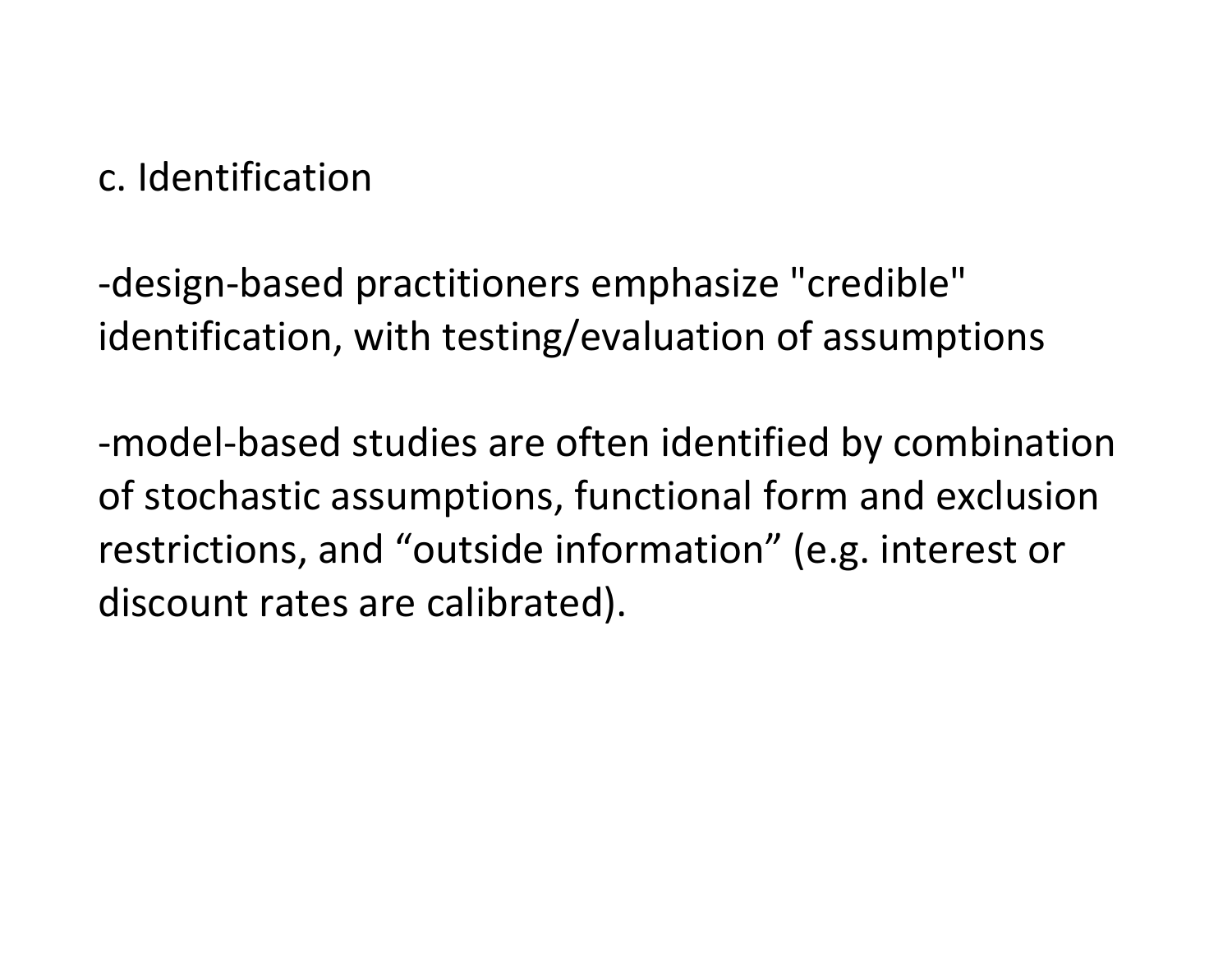d. Inherent confidence in the working model (Is model falsification <sup>a</sup> valid pursuit?)

 ‐ some design‐based studies attempt to test basic predictions. E.g., min wage studies, lab experiments ‐ in program evaluations: null hypothesis of <sup>a</sup> zero effect => "proof of concept"

-model-based studies usually stipulate a relatively complete model. Goal of research is to estimate parameters and conduct welfare analysis. (Some attempts at out‐of sample prediction)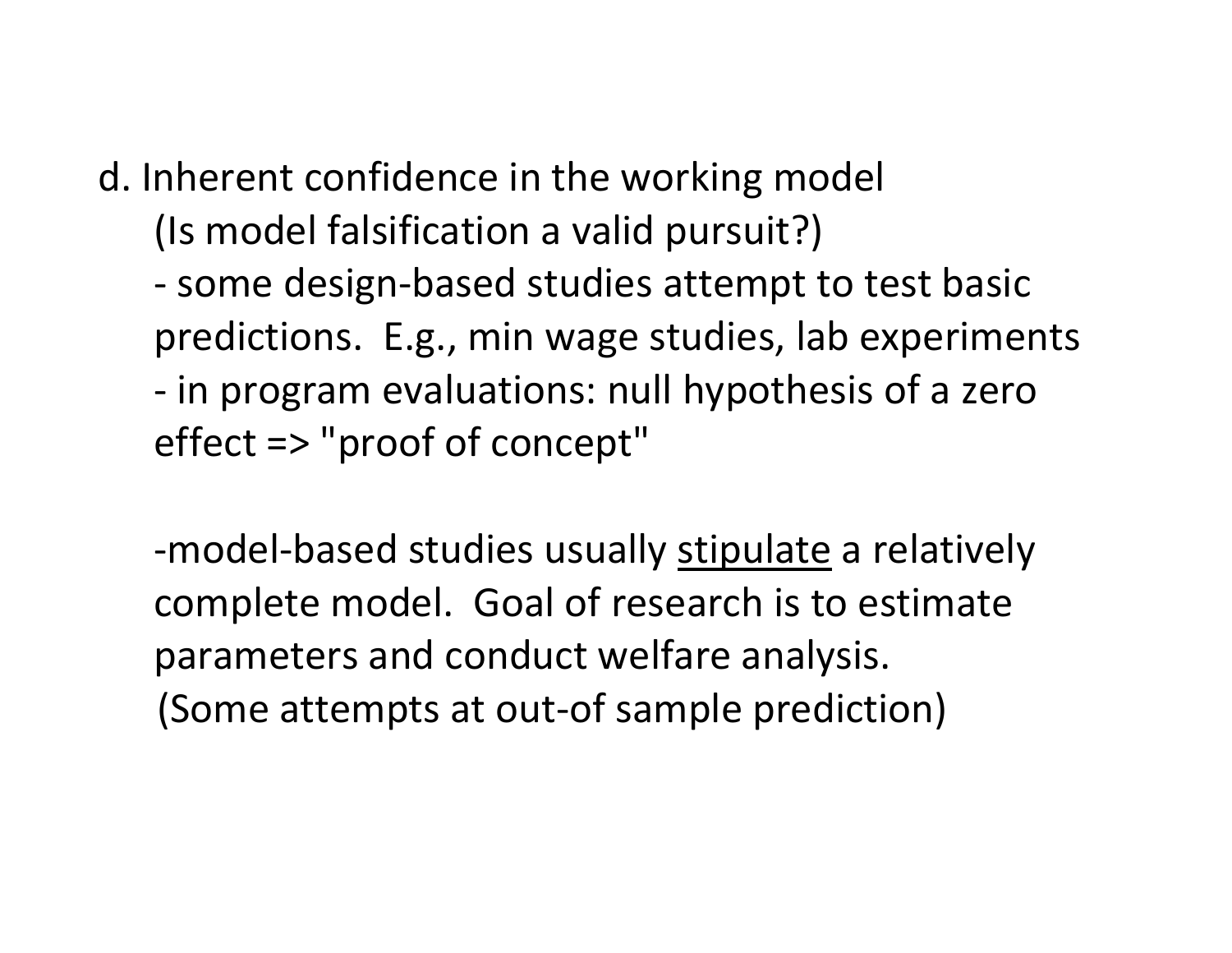e. Choice of Topic

‐ design based approach has crossed over into many areas on the fringe of economics (including non‐neoclassical topics/questions) ‐ e.g. peer effects, happiness

‐ model‐based approach tends to emphasize neoclassical topics, in part because of need for model development

‐ nevertheless: some model‐based behavioral economics (DLM charitable giving study)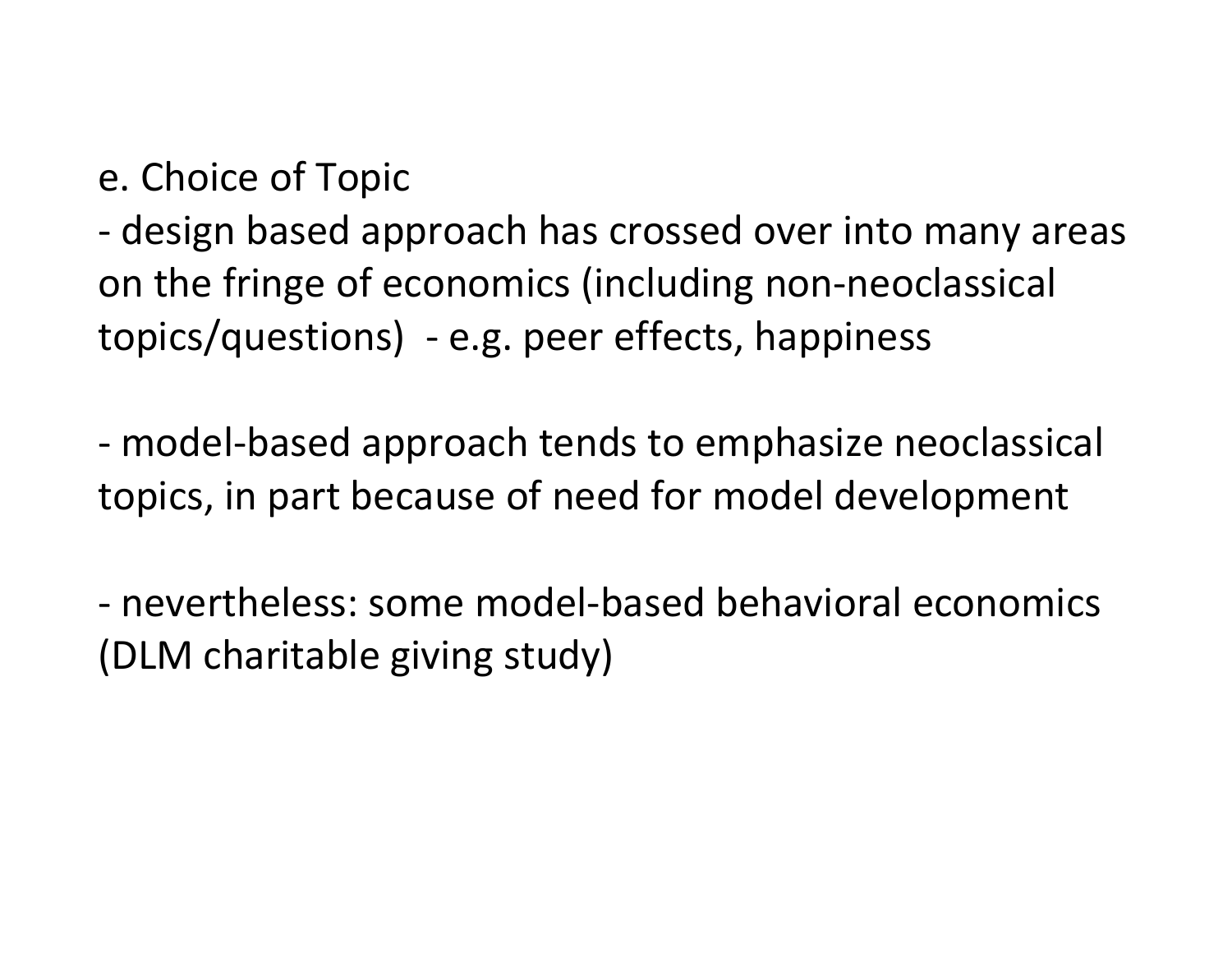#### **V. What Next?**

Three key trends:

1. the rise of experiments; the growing backlash

2. behavioral economics and the limits of "uber rationality"

3. normative vs. positive economics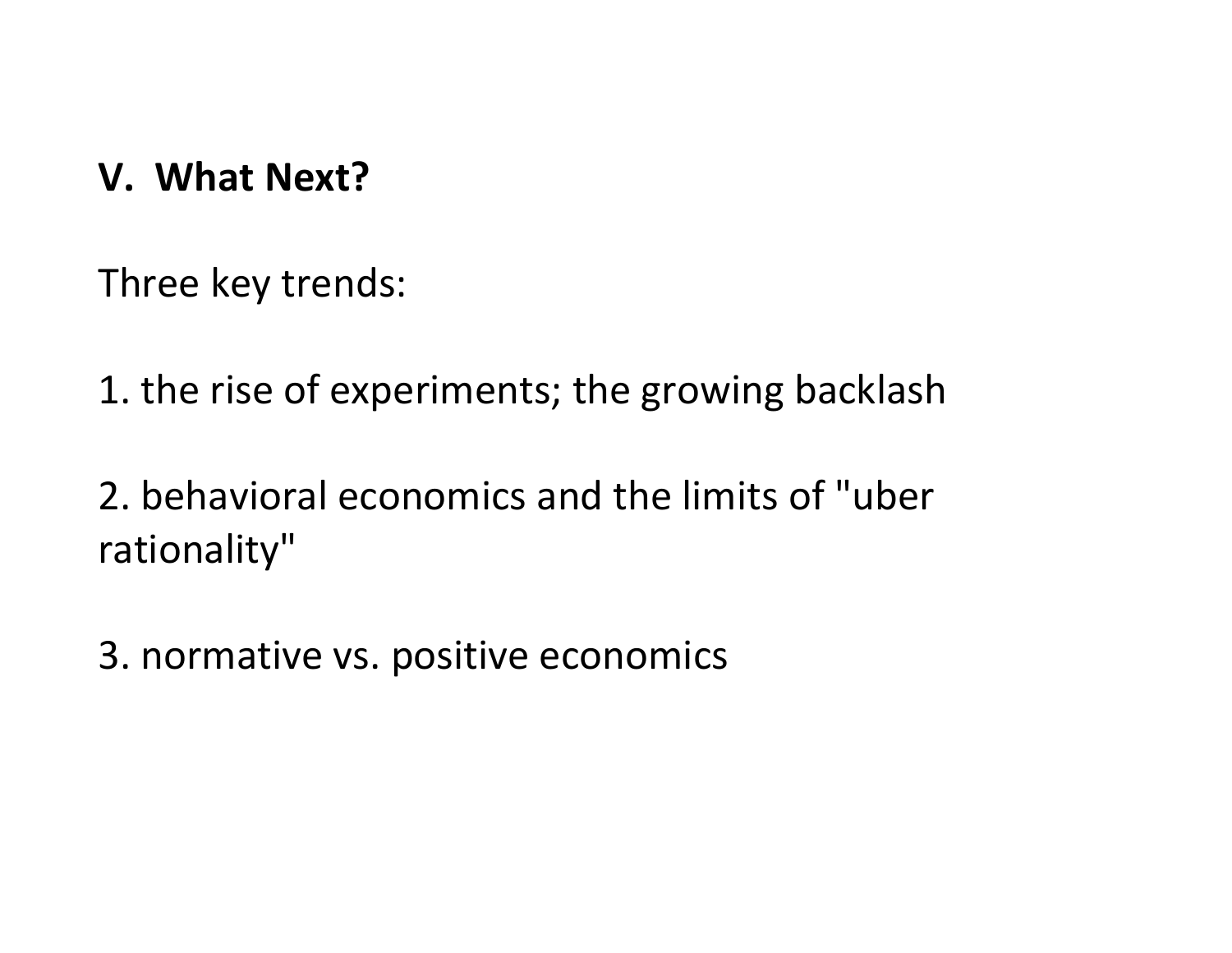1. The rise of experiments and the growing backlash

‐ lab and field‐based studies with purposeful randomized design represent <sup>a</sup> growing fraction of papers pubished in top journals

> 2010: lab experiments <sup>=</sup> 10% of papers in top 5 field experiments <sup>=</sup> 2.5%

‐ many other papers are "sold" as experiments

e.g.: ‐ Bandiera, Barankay, and Rasul (2007, 2009) ‐ Chetty, Looney and Kroft (2009) both pre‐post designs with no control group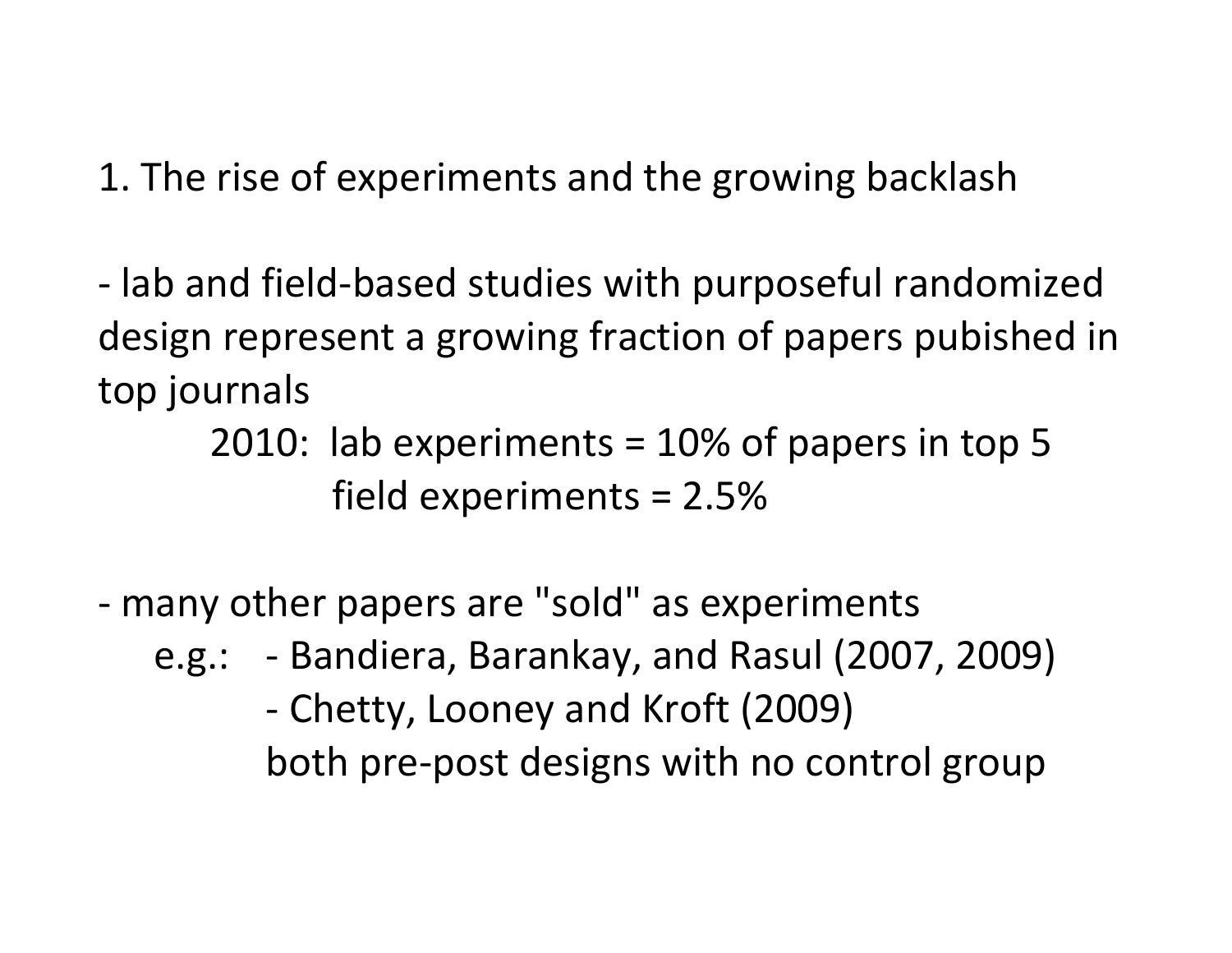Backlash:

- ‐ e.g., Heckman and Smith (1995); Deaton (2010)
- ‐ limitations of randomized field experiments:
	- ‐ flaws in designs (e.g., incomplete compliance)
	- ‐ generalizeability (bike messengers?)
	- ‐ lack of theoretical foundations
	- ‐ uninterpretable reduced form parameters
	- ‐ distributions of treatment effects
- ‐ what questions are economists supposed to study?

 ‐ should we be doing experiments on (e.g.) pedagogical methods? If so, should we change the Ph.D. "core"?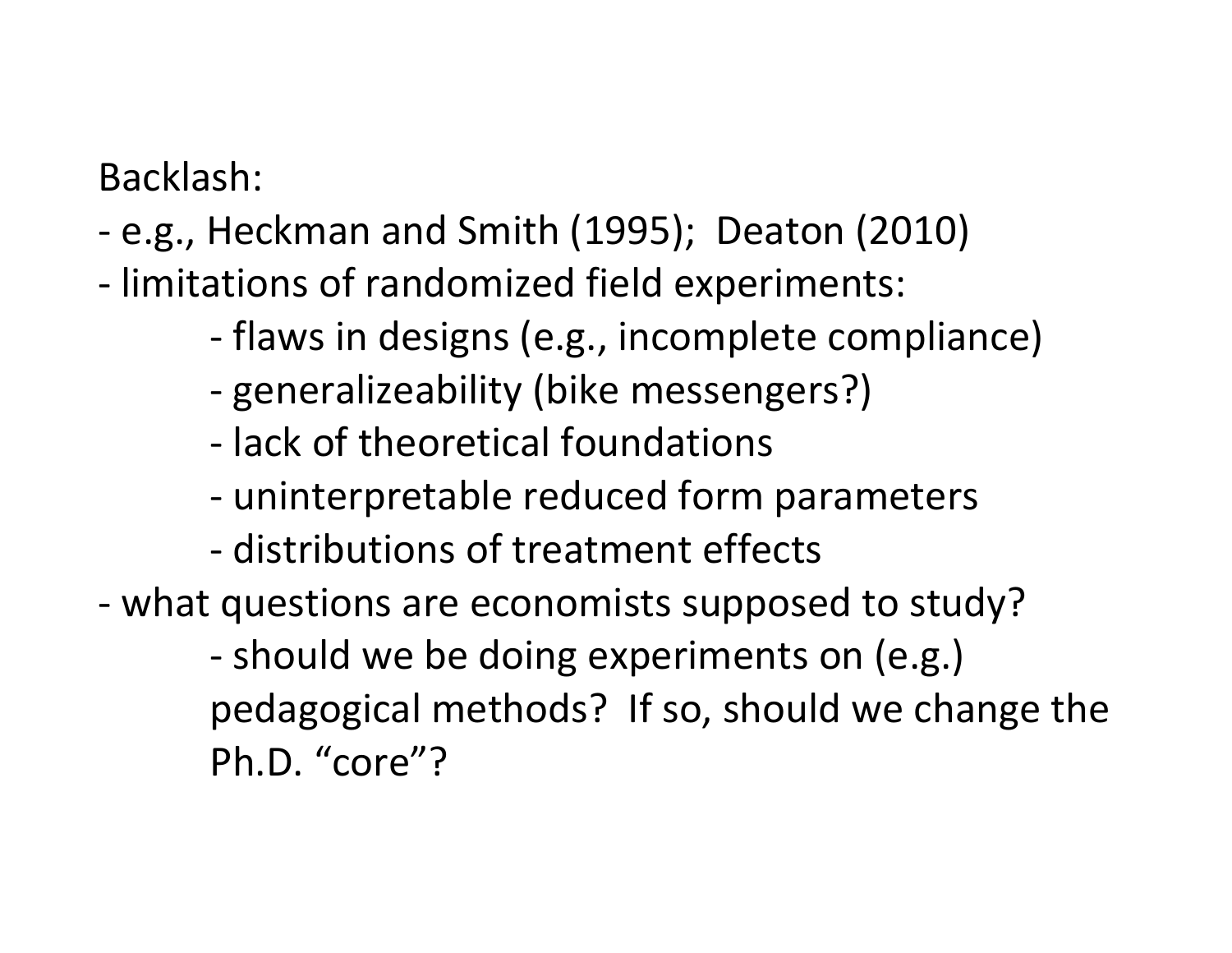# 2. Behavioral economics and limits to "uber‐rationality"

- ‐ 1940s: Lester‐Machlup debate
- ‐ 1950's: Simon and others: do firms really maximize profits?
- ‐ 1970s: Solow and others ‐ concerns over 'rational expectations' as basis for macro policy
- ‐ recent decade:
	- ‐ defaults and reference points
	- ‐ inattention and other cognitive failures
	- ‐ decision theory: sharp departures from <sup>v</sup>‐N&M

Behavioral models often posit simple "rules of thumb"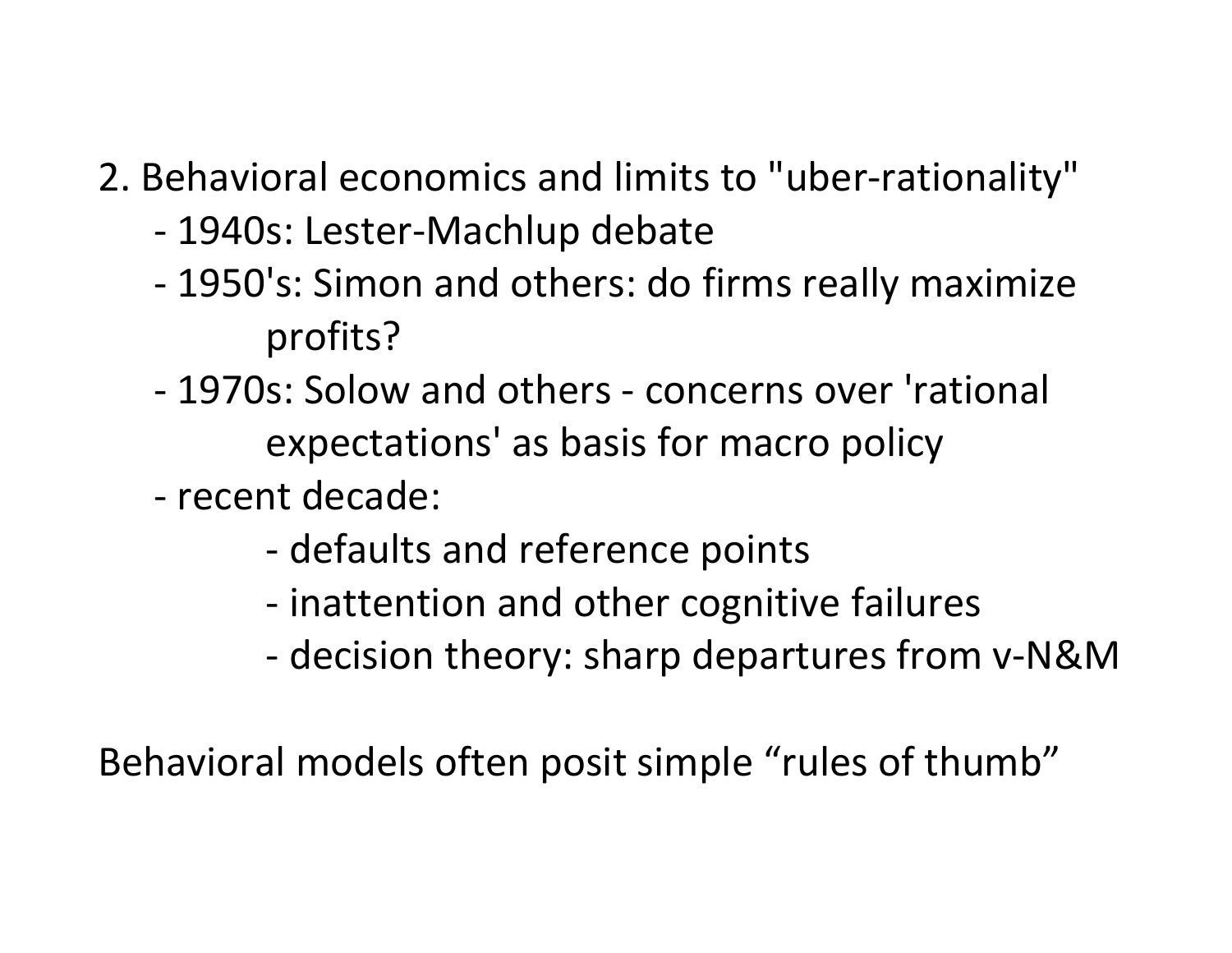‐ state‐of‐art model based studies often assume simple preferences over time and risks (e.g., linear preferences with .95 discount rate) and sophisticated agents

- ‐ is it useful to test these maintained assumptions?
	- e.g.: ‐ testing for credit constraints in education choices
- ‐ does rejection of the maintained assumptions threaten the validity of the analysis?
- ‐ are some agents naïve, others sophisticated?
- ‐ do institutions etc evolve to support sophisticated decision‐making?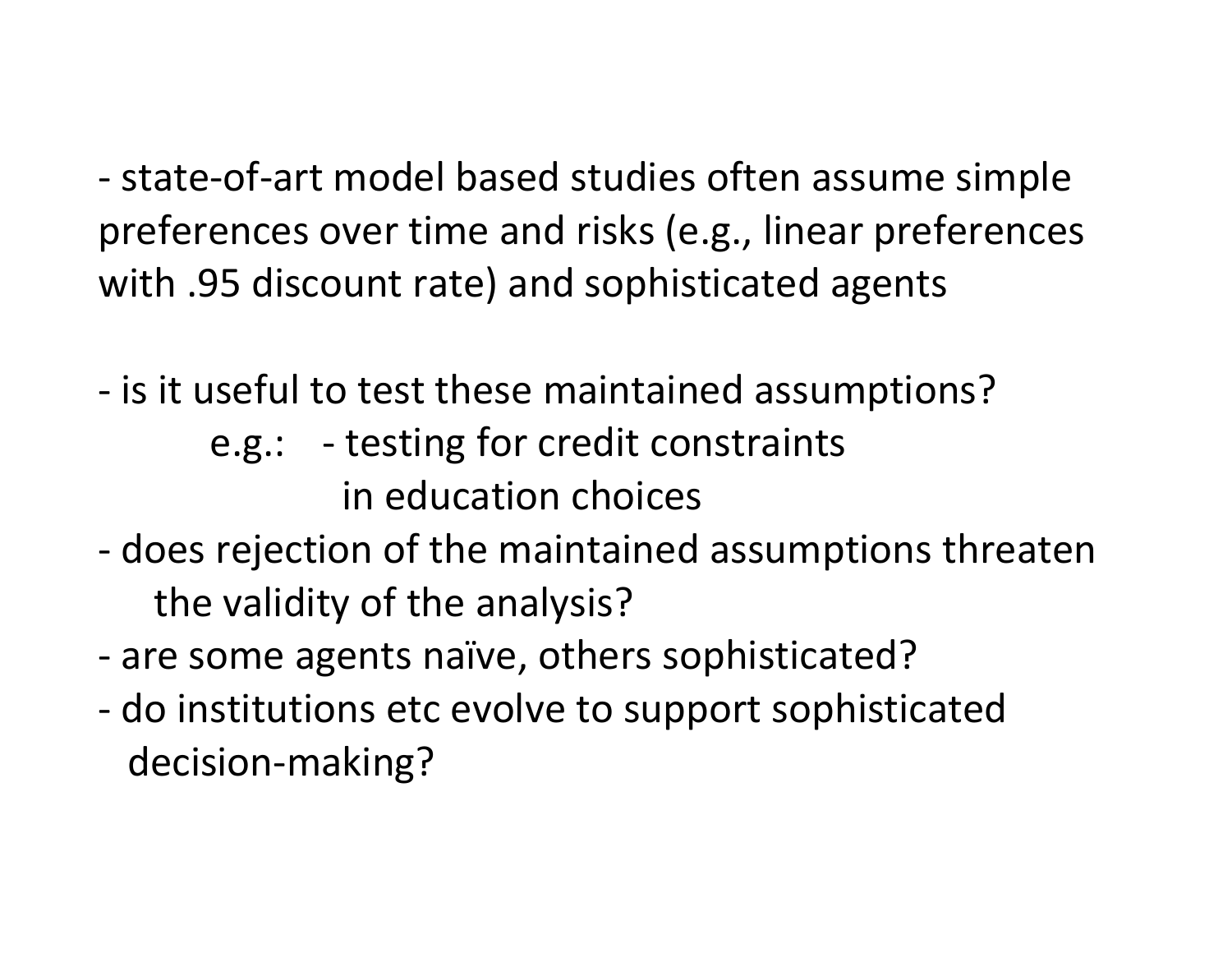3. Normative vs. Positive Economics

‐ economists are increasingly interested in normative questions; less interested in "basic science"

‐ model based approach is inherently suited to normative analysis: policy counterfactuals, etc.

‐ design‐based research building on opportunistic designs often cannot identify the full set of parameters needed for policy analysis

‐ carefully designed lab/field experiments can go further